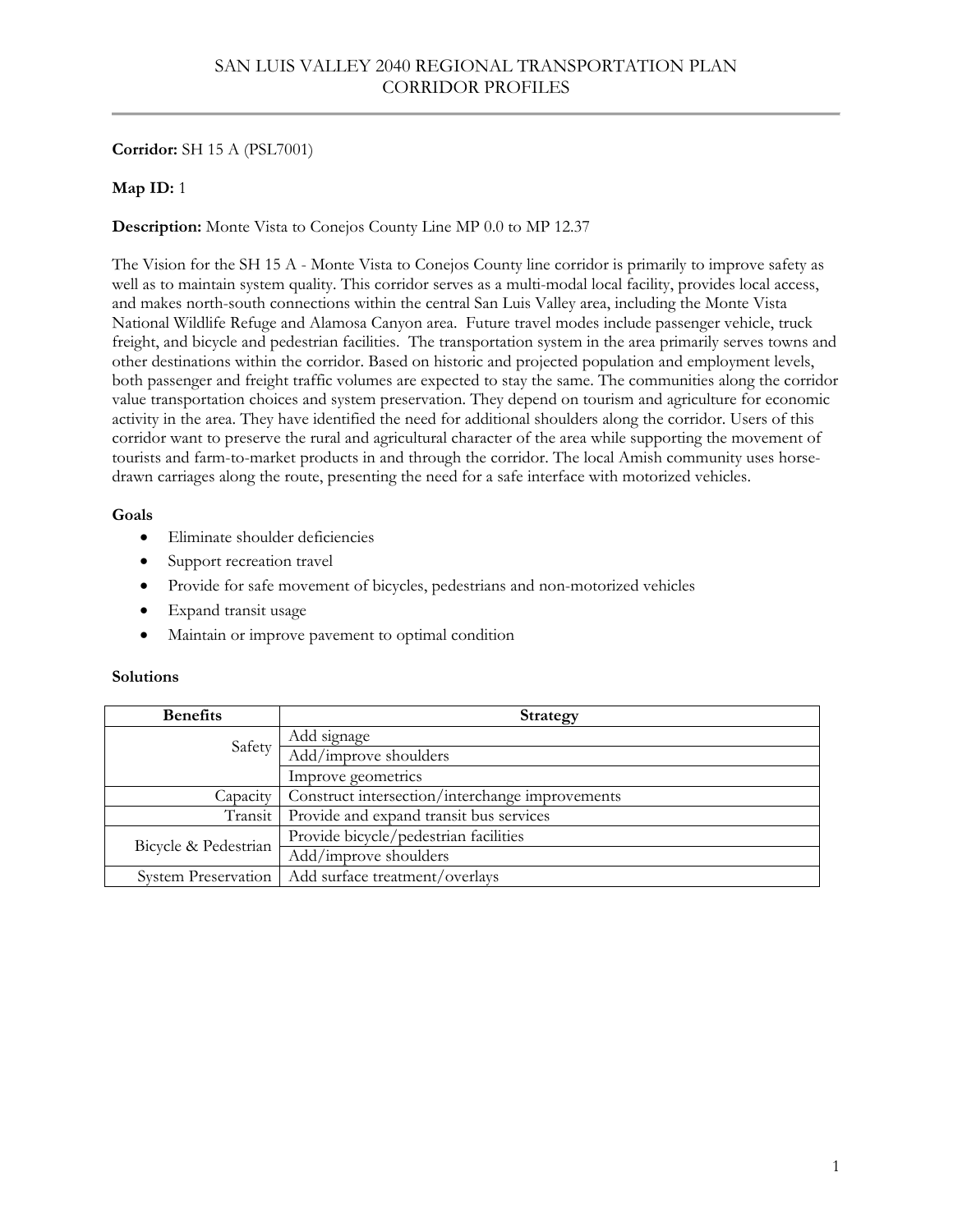# **Corridor:** SH 15 B (PSL7002)

# **Map ID:** 2

# **Description:** West of Capulin to Jct. US 285 at La Jara MP 20.398 to MP30.916

The Vision for the SH 15 B - West of Capulin to Jct. US 285 at La Jara corridor is primarily to maintain system quality as well as to improve safety. This corridor provides local access, and makes east-west connections south of the Monte Vista area. Future travel modes include passenger vehicle and truck freight. The transportation system primarily serves towns and other destinations within the corridor. Based on historic and projected population and employment levels, both passenger and freight traffic volumes are expected to stay the same. The communities along the corridor value safety and system preservation. They depend on agriculture for economic activity. They have identified the need for additional shoulders along the corridor. Users of this corridor want to preserve the rural and agricultural character of the area while supporting the movement of farm-to-market products in and through the corridor.

## **Goals**

- Maintain or improve pavement to optimal condition
- Rehabilitate/replace deficient bridges
- Support existing transit services
- Reduce fatalities, injuries and property damage crash rate

| <b>Benefits</b>            | <b>Strategy</b>                                 |
|----------------------------|-------------------------------------------------|
| Safety                     | Add signage                                     |
|                            | Add/improve shoulders                           |
|                            | Improve geometrics                              |
| Capacity                   | Construct intersection/interchange improvements |
| Transit                    | Provide and expand transit bus services         |
| <b>System Preservation</b> | Add surface treatment/overlays                  |
|                            | Bridge repairs/replacement                      |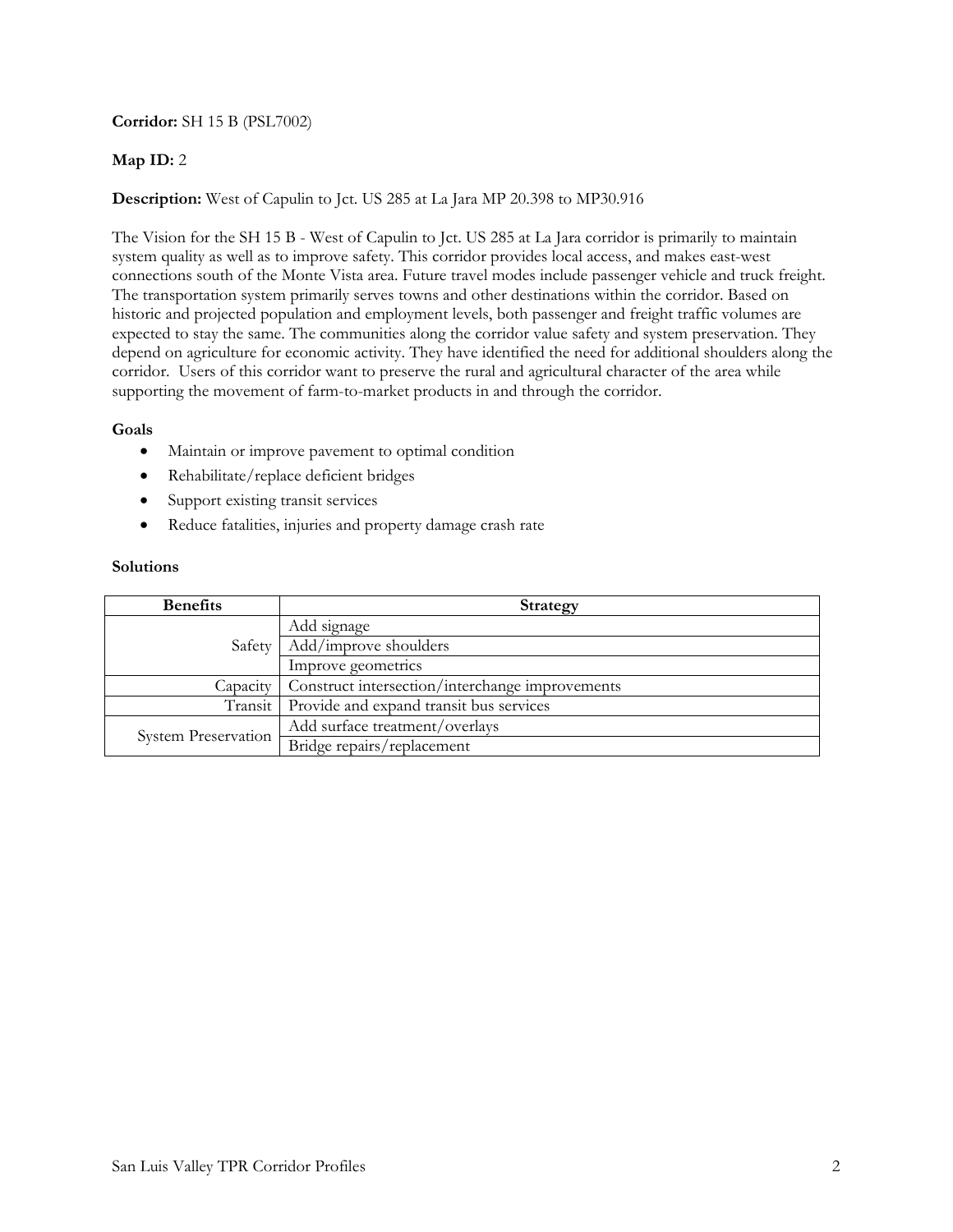## **Corridor:** SH 17 A (PSL7003)

## **Map ID:** 3

### **Description:** New Mexico state line to Antonito MP 0.0 to MP 38.984

The Vision for the SH 17 A - New Mexico state line to Antonito corridor is primarily to improve safety as well as to maintain system quality. This corridor connects to places outside the region, and makes east-west connections within the southern San Luis Valley area via Cumbres Pass. The portion from the New Mexico line to the Forest Boundary 12 miles west of Antonito is also designated Forest Highway 5. The entire corridor is part of Los Caminos Antiguos Scenic and Historic Byway.Future travel modes include passenger vehicle, tourist-passenger rail, and truck freight. The transportation system in the area primarily serves destinations within the corridor as well as connecting to New Mexico. Based on historic and projected population and employment levels, both passenger and freight traffic volumes are expected to stay the same. The communities along the corridor value connections to other areas and safety. They depend on tourism for economic activity in the area. Users of this corridor want to preserve the rural and mountain character of the area while supporting the movement of tourists and winter recreationalists in and through the corridor.

### **Goals**

- Support recreation travel
- Provide for safe movement of bicycles and pedestrians
- Reduce the occurrence of animal/vehicle collisions in identified wildlife corridors
- Support existing transit services
- Reduce fatalities, injuries and property damage crash rate

| <b>Benefits</b>            | <b>Strategy</b>                                 |
|----------------------------|-------------------------------------------------|
|                            | Add guardrails                                  |
|                            | Add passing lanes                               |
| Safety                     | Add/improve shoulders                           |
|                            | Improve geometrics                              |
|                            | Improve signing/striping                        |
| Capacity                   | Construct intersection/interchange improvements |
|                            | Provide pullouts for winter recreationalists    |
| Transit                    | Provide and expand transit bus services         |
| Freight                    | Add truck parking areas                         |
| <b>System Preservation</b> | Add surface treatment/overlays                  |
| Environment                | Improve wildlife crossings                      |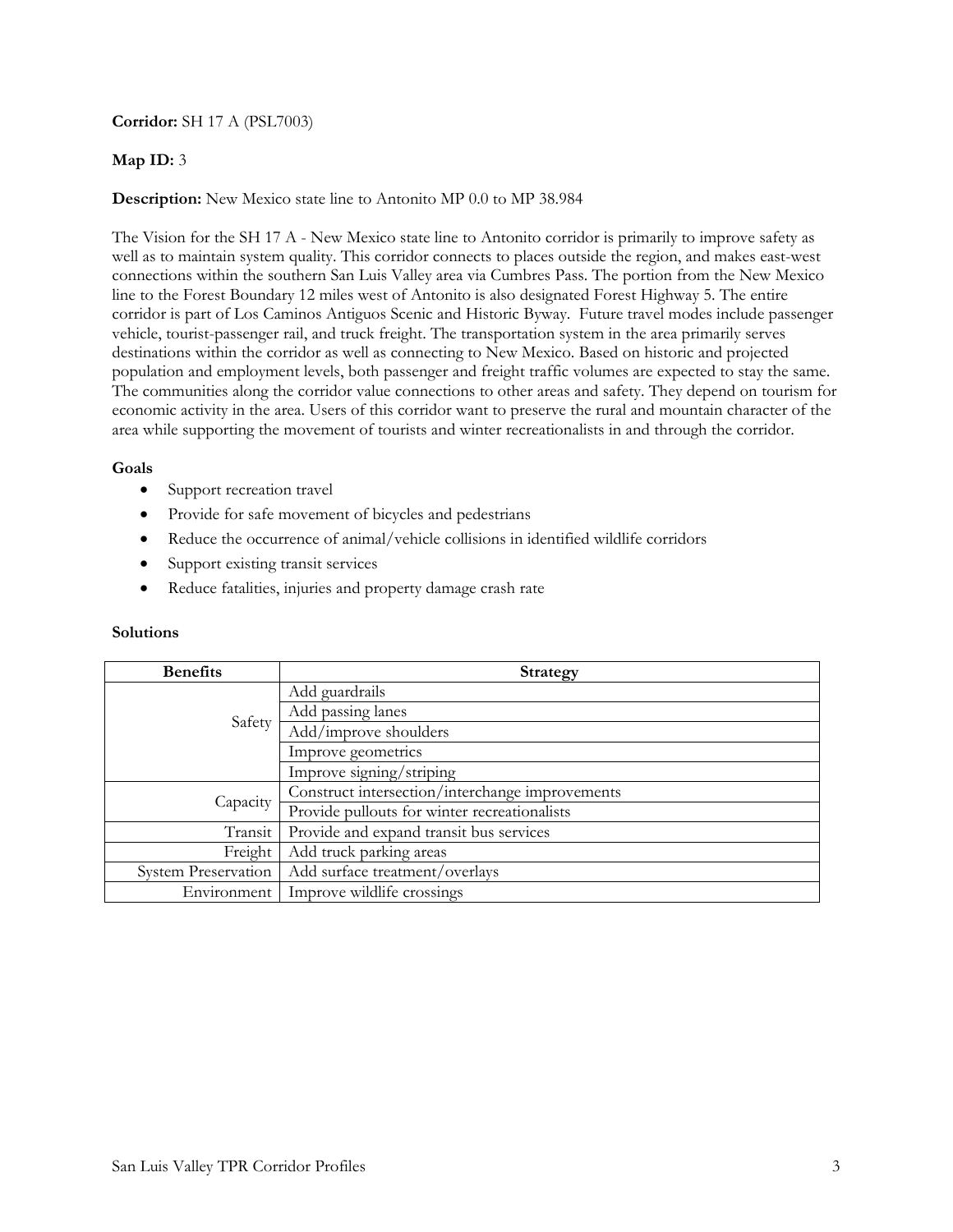## **Corridor:** SH 17 B (PSL7004)

## **Map ID:** 4

**Description:** Alamosa to Jct. US 285 at Villa Grove MP 69.107 to MP 118.790

The Vision for the SH 17 B - Alamosa to Jct. US 285 at Villa Grove corridor is primarily to maintain system quality as well as to improve safety. This corridor makes north-south connections within the San Luis Valley north of Alamosa. The addition and widening of shoulders from Alamosa north to US 285 has been identified as a significant need along this corridor. The southern part of the corridor is part of Los Caminos Antiguos Scenic and Historic Byway. Future travel modes include passenger vehicle, bus service (regional), truck freight, and bicycle and pedestrian facilities. The transportation system in the area primarily serves towns, cities, and destinations within the corridor. Based on historic and projected population and employment levels, both passenger and freight traffic volumes are expected to increase. A high volume of trucks use the highway to connect north from Alamosa to US 285. The communities along the corridor value transportation choices, connections to other areas, and safety. They depend on tourism and agriculture for economic activity in the area. Greater numbers of visitors to the newly re-designated Great Sand Dunes National Park and Reserve are expected to access the Park on Saguache County 6 Mile Road east of Moffat. In addition, growing subdivisions at Baca Grande will attract new residents who require access to jobs and commercial services in Alamosa. Users of this corridor want to preserve the rural and agricultural character of the area while supporting the movement of tourists, commuters, freight, and farm-to-market products in and through the corridor.

### **Goals**

- Provide for safe movement of bicycles and pedestrians
- $\bullet$  Improve signing/striping
- Maintain or improve pavement to optimal condition
- Support and increase transit bus ridership
- Reduce fatalities, injuries and property damage crash rate

| <b>Benefits</b>            | <b>Strategy</b>                                  |
|----------------------------|--------------------------------------------------|
| Safety                     | Add passing lanes                                |
|                            | Add/improve shoulders                            |
|                            | Improve geometrics                               |
| Capacity                   | Construct intersection/interchange improvements  |
|                            | Promote carpooling and vanpooling                |
| Operations                 | Post informational signs                         |
| Transit                    | Construct and maintain Park and Ride facilities  |
|                            | Provide and expand transit bus and rail services |
| <b>System Preservation</b> | Add surface treatment/overlays                   |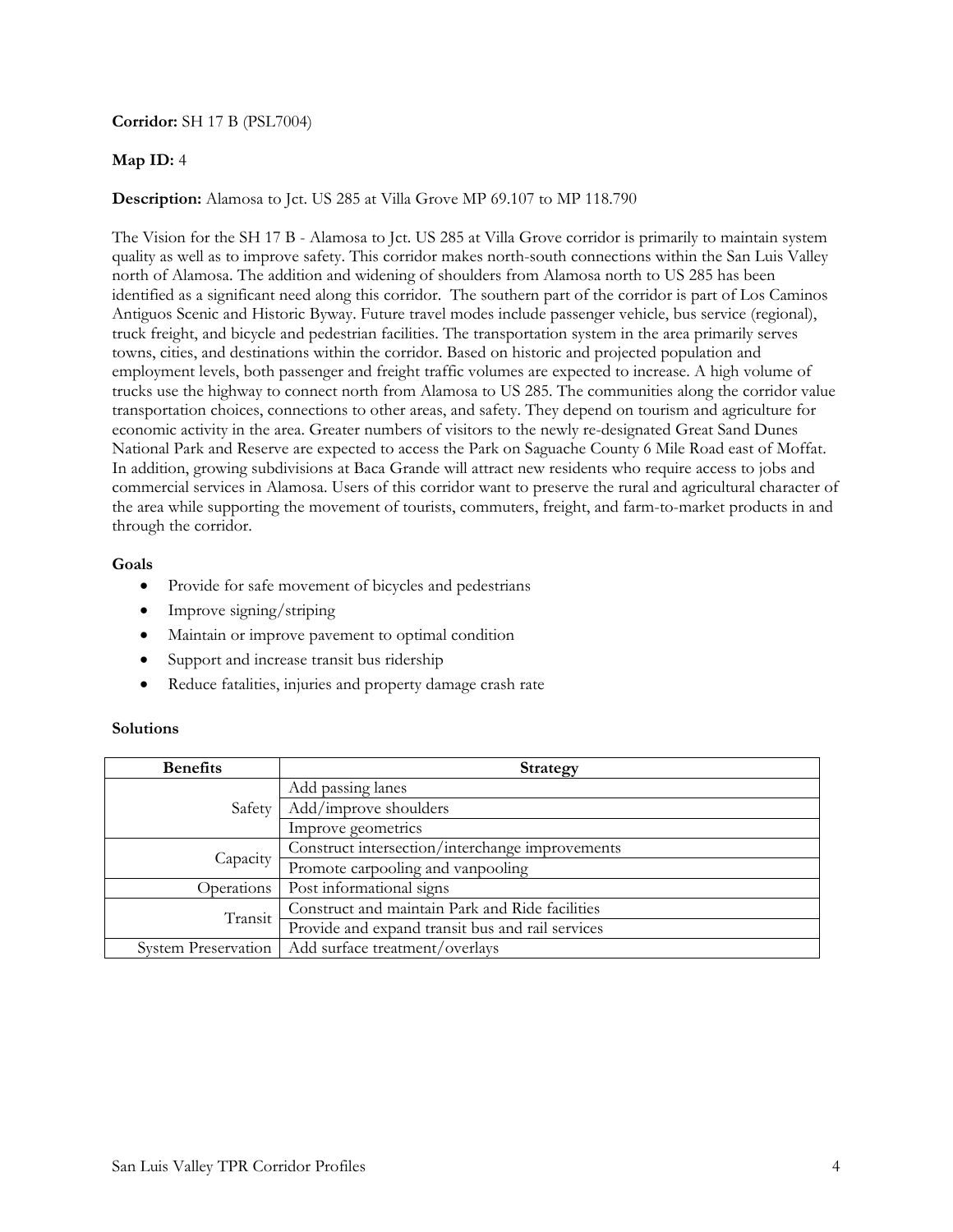**Corridor:** US 24 A (i) (PSL7005)

# **Map ID:** 5

# **Description:** Granite to Johnson Village MP 193.770 to MP 212.910

The Vision for the US 24 A - Granite to Johnson Village corridor is primarily to improve safety as well as to maintain system quality and to increase mobility. This corridor connects to places outside the region. It also provides local access, is a commercial corridor in Buena Vista, and provides commuter access in Chaffee County and to Lake and Summit Counties. Additionally, this corridor comprises a significant portion of the Collegiate Peaks Scenic Byway. Future travel modes include passenger vehicle, bus service (regional), bicycle and pedestrian facilities. Users have requested the addition of shoulders and bicycle facilities north of Buena Vista. Based on historic and projected population and employment levels, both passenger traffic and freight volumes are expected to increase. The Union Pacific Tennessee Pass Line parallels the corridor, but has not been operated for several years. The communities along the corridor value safety. They depend on tourism and recreation for economic activity in the area. Users of this corridor want to preserve the rural character of the area while supporting the movement of tourists in and through the corridor.

### **Goals**

- Eliminate shoulder deficiencies
- Add passing lanes and auxiliary lanes where needed
- Support and expand transit services
- Reduce the occurrence of animal/vehicle collisions in identified wildlife corridors
- Rehabilitate/replace deficient bridges

| <b>Benefits</b>            | <b>Strategy</b>                                        |
|----------------------------|--------------------------------------------------------|
| Safety                     | Add acceleration/deceleration lanes                    |
|                            | Construct auxiliary lanes (passing, turn, accel/decel) |
|                            | Add/improve shoulders                                  |
|                            | Improve geometrics                                     |
| Capacity                   | Construct intersection improvements                    |
| Transit                    | Provide and expand transit bus and rail services       |
| Freight                    | Preserve railroad right of way                         |
| <b>System Preservation</b> | Add surface treatment/overlays                         |
|                            | Bridge repairs/replacement                             |
| Environment                | Improve wildlife crossings and signage                 |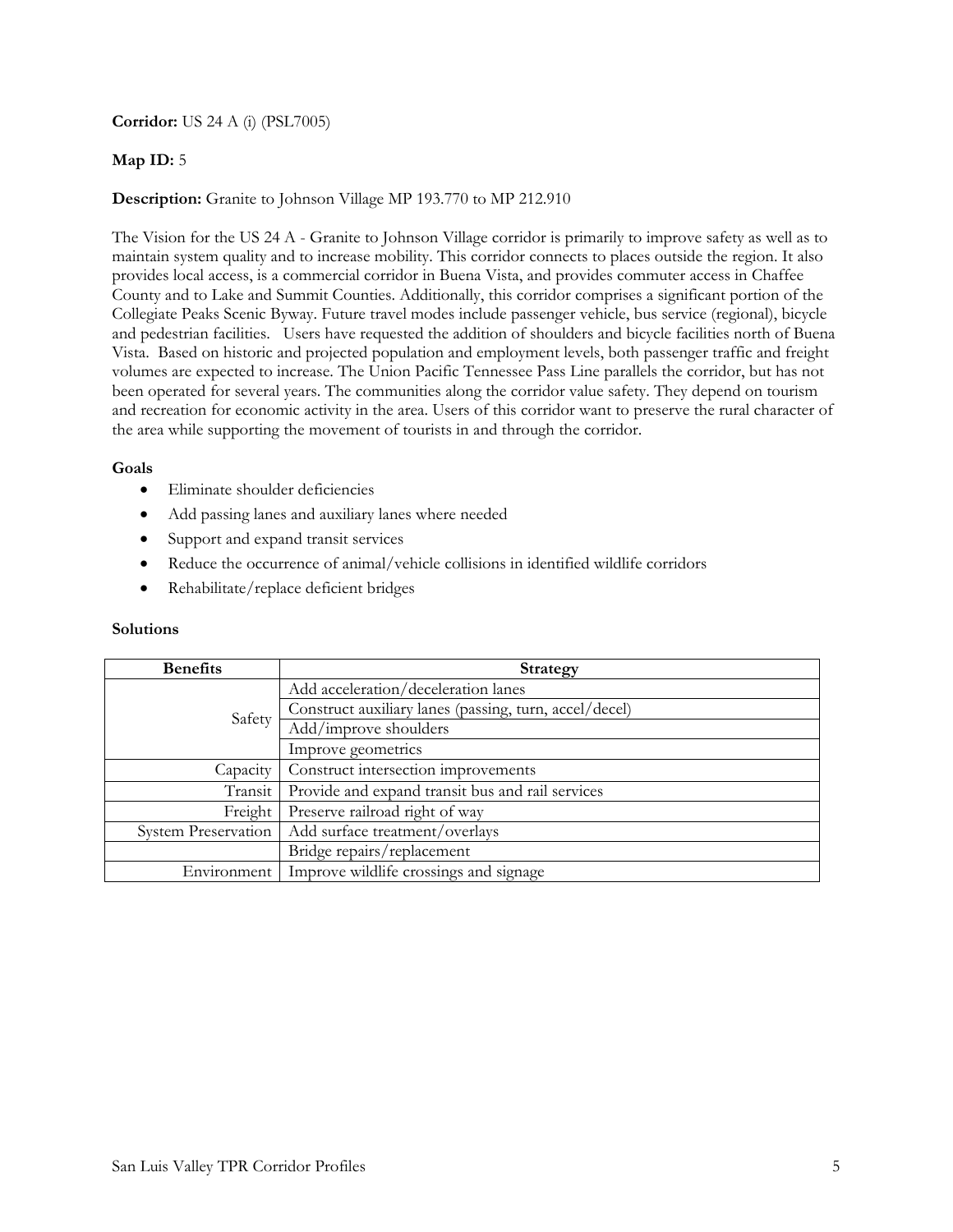**Corridor:** US 24 A (ii) (PSL7006)

# **Map ID:** 6

**Description:** Johnson Village to Antero Junction MP 212.910 to MP 226.810

The Vision for the US 24 A - Johnson Village to Antero Junction corridor is primarily to improve safety as well as to increase mobility and to maintain system quality. This corridor connects to places outside the region, and makes east-west connections within the Buena Vista area. It is a tourism and intercity bus link to the Front Range area. This segment overlays a portion of US 285 and is considered a unique portion of the corridor for its transit of Trout Creek Pass. It also crosses the popular Four Mile Recreation Area. Future travel modes include passenger vehicle, bus service, truck freight, and bicycle and pedestrian facilities. Users have requested the addition of shoulders and passing lanes on Trout Creek Pass. Additionally, users have recommended improving signage along this corridor. The transportation system in the area primarily serves destinations outside of the corridor. Based on historic and projected population and employment levels, both passenger and freight traffic volumes are expected to increase. The communities along the corridor value safety, connections to other areas, and high levels of mobility. They depend on tourism, recreation and commercial activity at Johnson Village for economic activity. Commercial activity at Johnson Village centers on rafting and fishing opportunities on the Arkansas River. Users of this corridor want to preserve the mountain character of the area while supporting the movement of tourists and freight in and through the corridor.

### **Goals**

- Reduce fatalities, injuries and property damage crash rate
- Eliminate shoulder deficiencies
- Reduce traffic congestion and improve traffic flow
- Accommodate growth in freight transport
- Support and expand transit services

| <b>Benefits</b>            | <b>Strategy</b>                                              |
|----------------------------|--------------------------------------------------------------|
| Safety                     | Add passing lanes                                            |
|                            | Add/improve shoulders                                        |
|                            | Improve geometrics                                           |
| Capacity                   | Add roadway pullouts for breakdowns, buses and slow vehicles |
|                            | Construct intersection improvements                          |
| Transit                    | Provide and expand transit bus services                      |
| <b>System Preservation</b> | Add surface treatment/overlays                               |
|                            | Bridge repairs/replacement                                   |
|                            | Reconstruct roadways                                         |
| Environment                | Improve wildlife crossings                                   |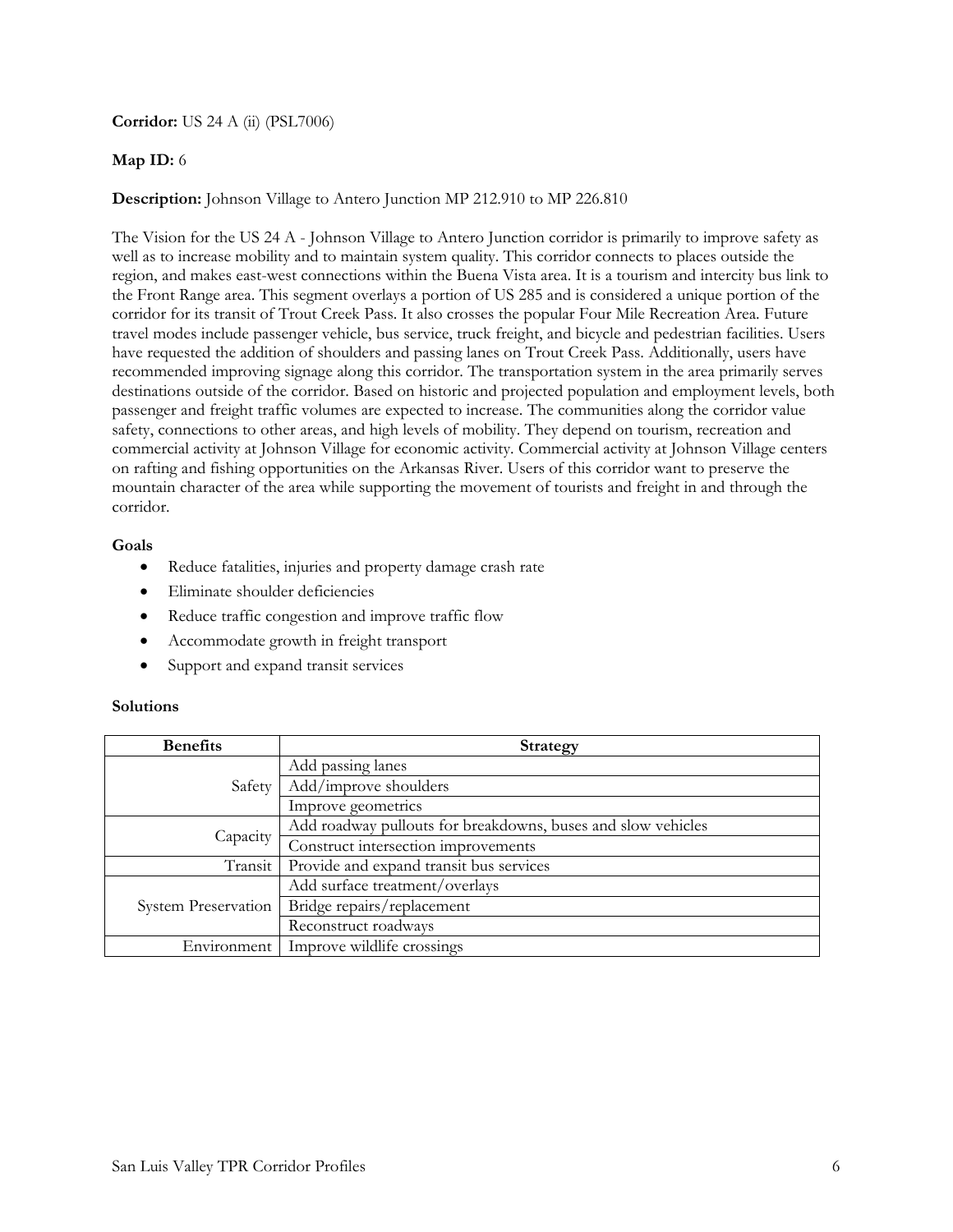**Corridor:** US 50 A (i) (PSL7007)

## **Map ID:** 7

**Description:** West of Parlin to Poncha Springs MP to MP165.520

The Vision for the US 50 A - West of Parlin to Poncha Springs corridor is primarily to improve safety as well as to maintain system quality. This corridor serves as a multi-modal National Highway System facility, connects to places outside the region, and makes east-west connections via Monarch Pass. Monarch Pass serves as an important gateway to western Colorado. Future travel modes include passenger vehicle, bus service, truck freight, and bicycle and pedestrian facilities. Users have requested the addition of shoulders, bike lanes and passing lanes to Monarch Pass. The transportation system primarily serves destinations outside of the corridor, but also provides access to the Monarch Ski Area and other recreational opportunities. Based on historic and projected population and employment levels, both passenger and freight traffic volumes are expected to increase. Users of the corridor wish to improve safety for bicyclists and vehicles. They depend on freight, tourism and recreation for economic activity in the area. Users of this corridor want to preserve the mountain character of the area while supporting the movement of tourists and freight in and through the corridor.

## **Goals**

- Support recreation travel
- Accommodate growth in freight transport
- Reduce fatalities, injuries and property damage crash rate
- Eliminate shoulder deficiencies
- Maintain and improve pavement to optimal condition

| <b>Benefits</b> | <b>Strategy</b>                                                   |
|-----------------|-------------------------------------------------------------------|
| Safety          | Add passing lanes                                                 |
|                 | Add rest areas                                                    |
|                 | Add turn lanes                                                    |
|                 | Add/improve shoulders                                             |
|                 | Improve geometrics                                                |
| Capacity        | Construct intersection/interchange improvements                   |
| Operations      | Improve ITS incident response, traveler info & traffic management |
| Freight         |                                                                   |
|                 | Add truck parking areas                                           |
| Environment     | Improve wildlife crossings                                        |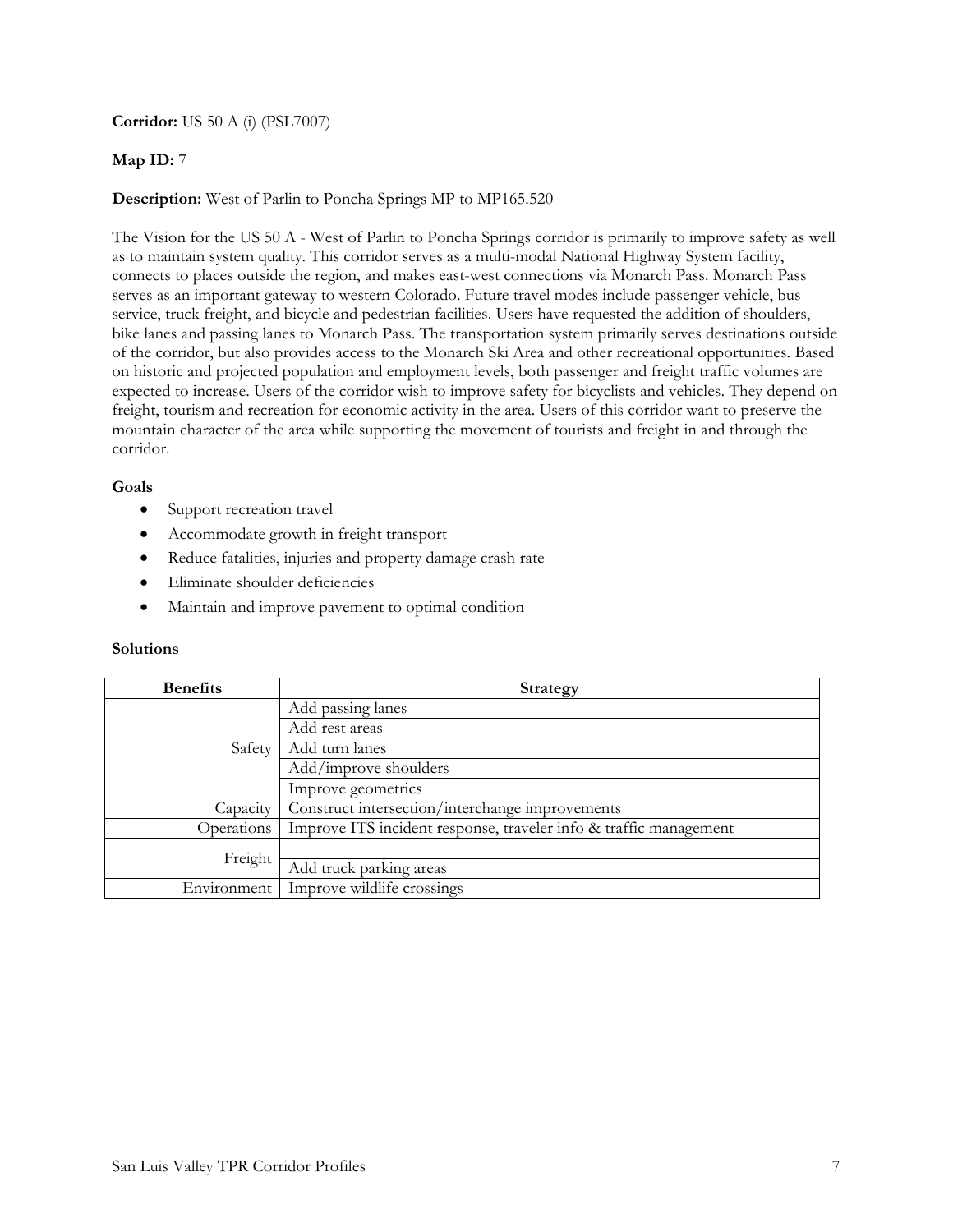**Corridor:** US 50 A (ii) (PSL7008)

# **Map ID:** 8

**Description:** Poncha Springs to Salida MP 216.697 to MP222.455

The Vision for the US 50 A - Poncha Springs to Salida corridor is primarily to improve safety as well as to maintain system quality. This corridor is a designated scenic byway; Collegiate Peaks Scenic Byway, and serves as a multi-modal National Highway System facility, provides local access, and makes east-west connections in the Poncha Springs and Salida area. A significant portion of this corridor is in commercial development as it passes through the City of Salida. Additionally, this corridor comprises the southernmost portion of the Collegiate Peaks Scenic Byway. Future travel modes include passenger vehicle, truck freight, and bicycle and pedestrian facilities. The transportation system in the area serves towns and recreational destinations within the corridor as well as forms a critical link in the interregional corridor, connecting to US 285 and the Monarch Pass gateway to western Colorado. Based on historic and projected population and employment levels, both passenger and freight traffic volumes are expected to increase. The communities along the corridor value safety for vehicles and also for pedestrian and bicycles, especially in commercialized areas. Many businesses exist along both sides of the highway, providing a challenge in crossing the busy, wide segment. Local communities depend on tourism and commercial activity for economic activity. Users of this corridor want to preserve the semi-urban character of the area while supporting the movement of tourists, freight, and local access to commercial services.

## **Goals**

- Eliminate shoulder deficiencies
- Reduce traffic congestion and improve traffic flow
- Provide information to traveling public
- Support and expand transit services
- Provide for safe movement of bicycles and pedestrians

| <b>Benefits</b>      | <b>Strategy</b>                                                                                   |
|----------------------|---------------------------------------------------------------------------------------------------|
| Safety               | Consolidate & limit access & develop access management plans                                      |
| Capacity             | Construct intersection/interchange improvements, particularly at the US<br>285/US 50 intersection |
| Transit              | Provide and expand transit bus and rail services                                                  |
| Operations           | Synchronize/interconnect traffic signals                                                          |
|                      | Improve gateway signage to downtown Salida and Poncha Springs                                     |
| Bicycle & Pedestrian | Construct bike path from Poncha Springs to Salida                                                 |
|                      | Improve crosswalks, medians, and sidewalks                                                        |
| Economic Vitality    | Expand Poncha Springs visitors' center                                                            |
|                      |                                                                                                   |
| Environment          | Add drainage improvements                                                                         |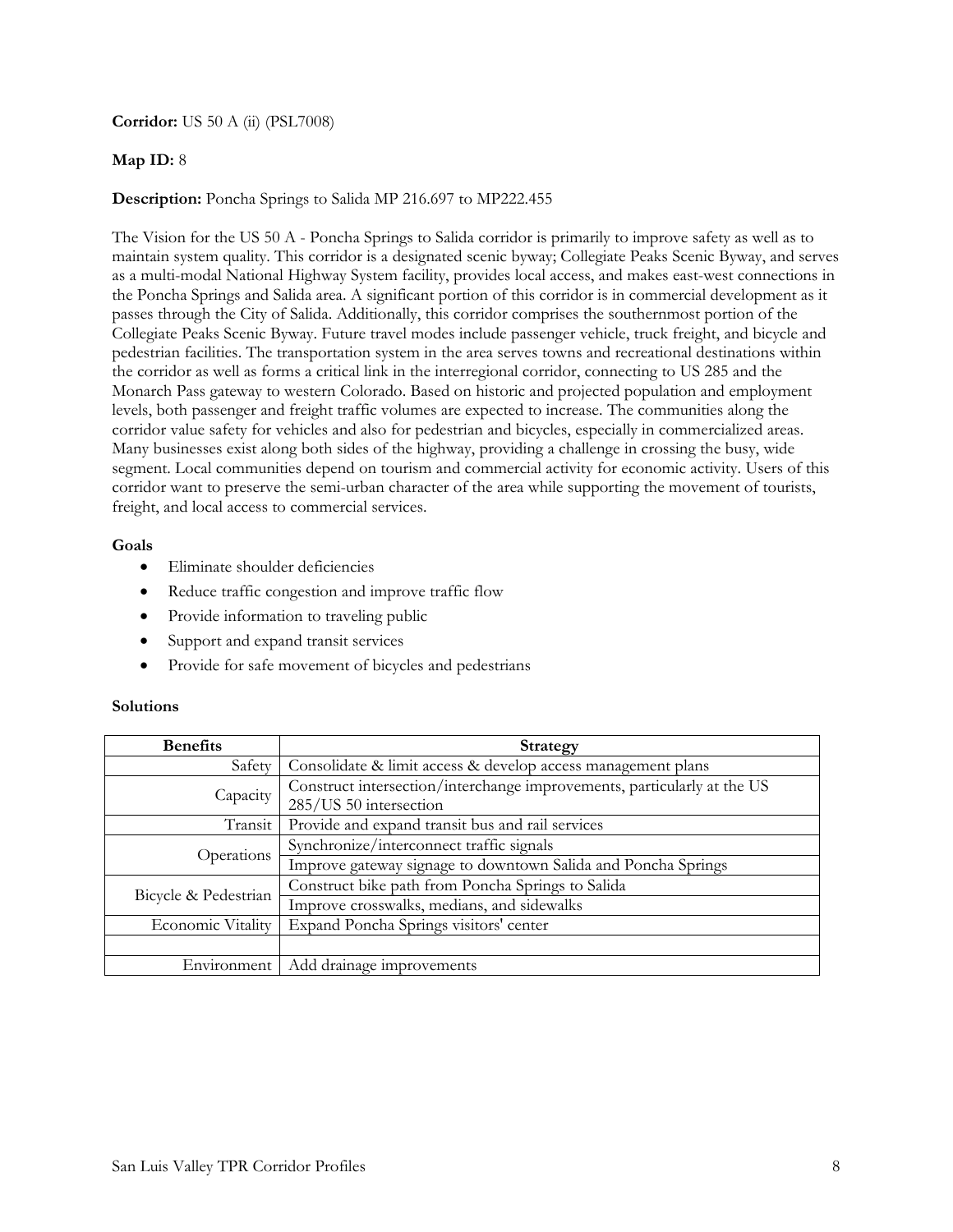**Corridor:** US 50 A (iii) (PSL7009)

## **Map ID:** 9

## **Description:** Salida to Coaldale MP 222.455 to MP 241.270

The Vision for the US 50 A - Salida to Coaldale corridor is primarily to improve safety as well as to maintain system quality. This corridor serves as a multi-modal National Highway System facility, connects to places outside the region, and makes east-west connections within the Arkansas River Canyon area. Future travel modes include passenger vehicle, and truck freight. The transportation system in the area primarily serves destinations outside of the corridor. Based on historic and projected population and employment levels, both passenger and freight traffic volumes are expected to increase. The communities along the corridor value connections to other areas and system preservation. They depend on tourism for economic activity in the area. The canyon is a popular fishing and whitewater rafting area. Colorado Parks & Wildlife operates several access areas along the river. Users of this corridor want to preserve the rural and mountain character of the area while supporting the movement of tourists, freight, and recreationalists in and through the corridor.

### **Goals**

- Reduce fatalities, injuries and property damage crash rate
- Accommodate growth in freight transport
- Maintain or improve pavement to optimal condition
- Improve access to public lands; support recreation travel
- Support and expand transit services

| <b>Benefits</b>      | <b>Strategy</b>                                  |
|----------------------|--------------------------------------------------|
| Safety               | Add passing lanes and shoulders                  |
|                      | Add rest areas                                   |
|                      | Improve geometrics                               |
|                      | Add deceleration signage into Salida             |
| Capacity             | Construct intersection/interchange improvements  |
| Transit              | Provide and expand transit bus and rail services |
| Bicycle & Pedestrian | Provide bicycle/pedestrian facilities            |
| Freight              | Preserve railroad corridor (Tennessee Pass Line) |
| System Preservation  | Add surface treatment/overlays                   |
|                      | Reconstruct roadways                             |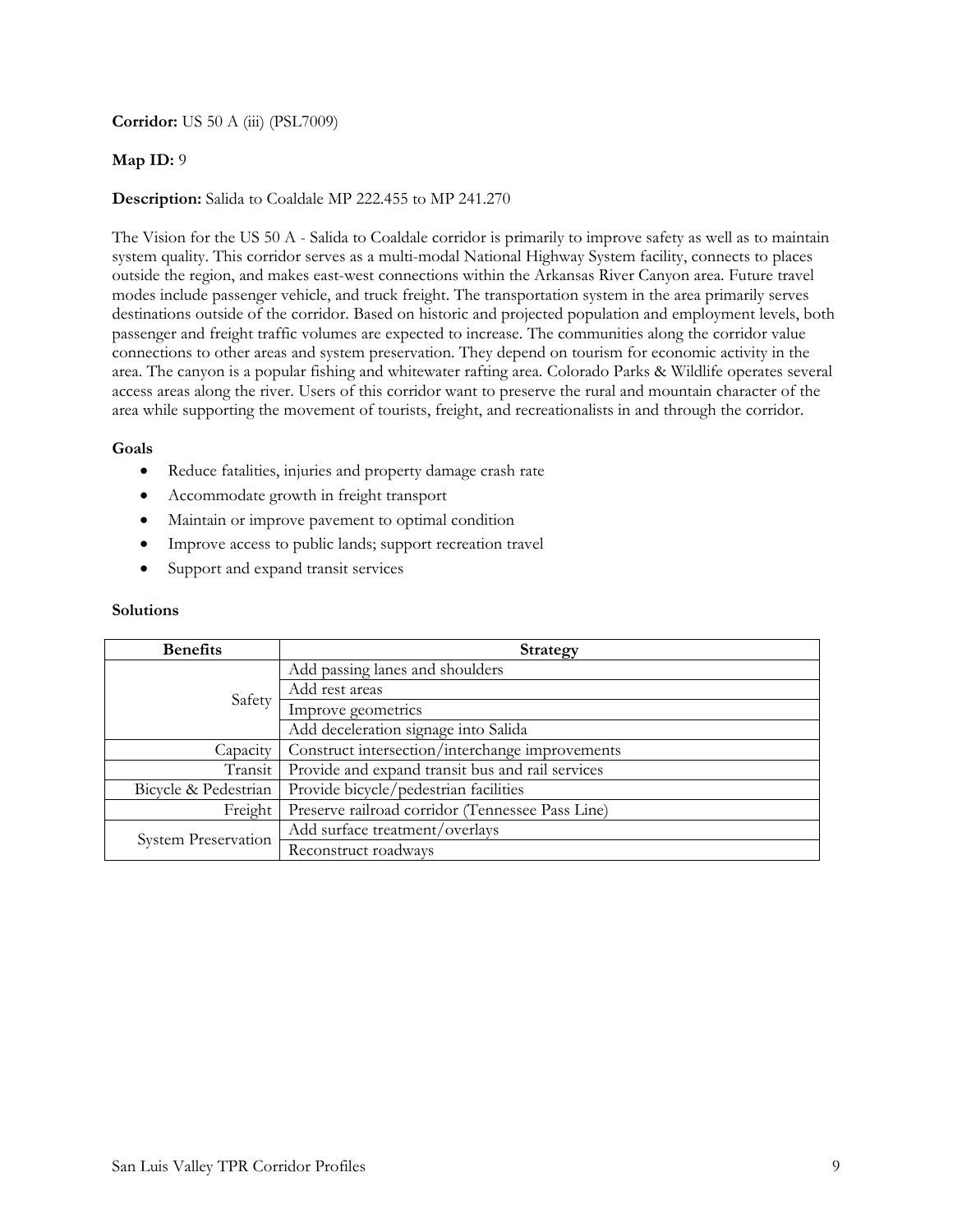# **Corridor:** SH 112 A (i) (PSL7010)

## **Map ID:** 10

## **Description:** Del Norte to US 285 MP 0.00 to MP 13.138

The Vision for the SH 112 A - Del Norte to US 285 corridor is primarily to improve safety as well as to maintain system quality. This corridor serves as a multi-modal local facility, provides local access, and makes east-west connections within the central San Luis Valley. Many local residents commute to Del Norte, Monte Vista, or agriculture based employment throughout the Valley. Future travel modes include passenger vehicles, truck freight, and aviation (Del Norte Airport). The transportation system in the area serves towns and employment destinations within the Valley. Based on historic and projected population and employment levels, both passenger and freight traffic volumes are expected to stay the same. The communities along the corridor value connections to other areas and system preservation. They depend on agriculture and gravel production for economic activity in the area. Users of this corridor want to preserve the agricultural character of the area while supporting the movement of freight and farm-to-market products in and through the area.

### **Goals**

- Eliminate shoulder deficiencies
- Preserve the existing transportation system
- Maintain or improve pavement to optimal condition
- Support and expand transit services
- Ensure airport facilities are maintained in a safe operating condition and are adequate to meet the existing and projected demands

| <b>Benefits</b>            | <b>Strategy</b>                                         |
|----------------------------|---------------------------------------------------------|
| Safety                     | Add accel/decel lanes                                   |
|                            | Add turn lanes                                          |
|                            | Add/improve shoulders                                   |
|                            | Improve geometrics                                      |
| Capacity                   | Construct intersection/interchange improvements         |
| Transit                    | Provide and expand transit bus and rail services        |
| Aviation                   | Meet airport facility objectives in Airport System Plan |
| <b>System Preservation</b> | Add surface treatment/overlays                          |
|                            | Bridge repairs/replacement                              |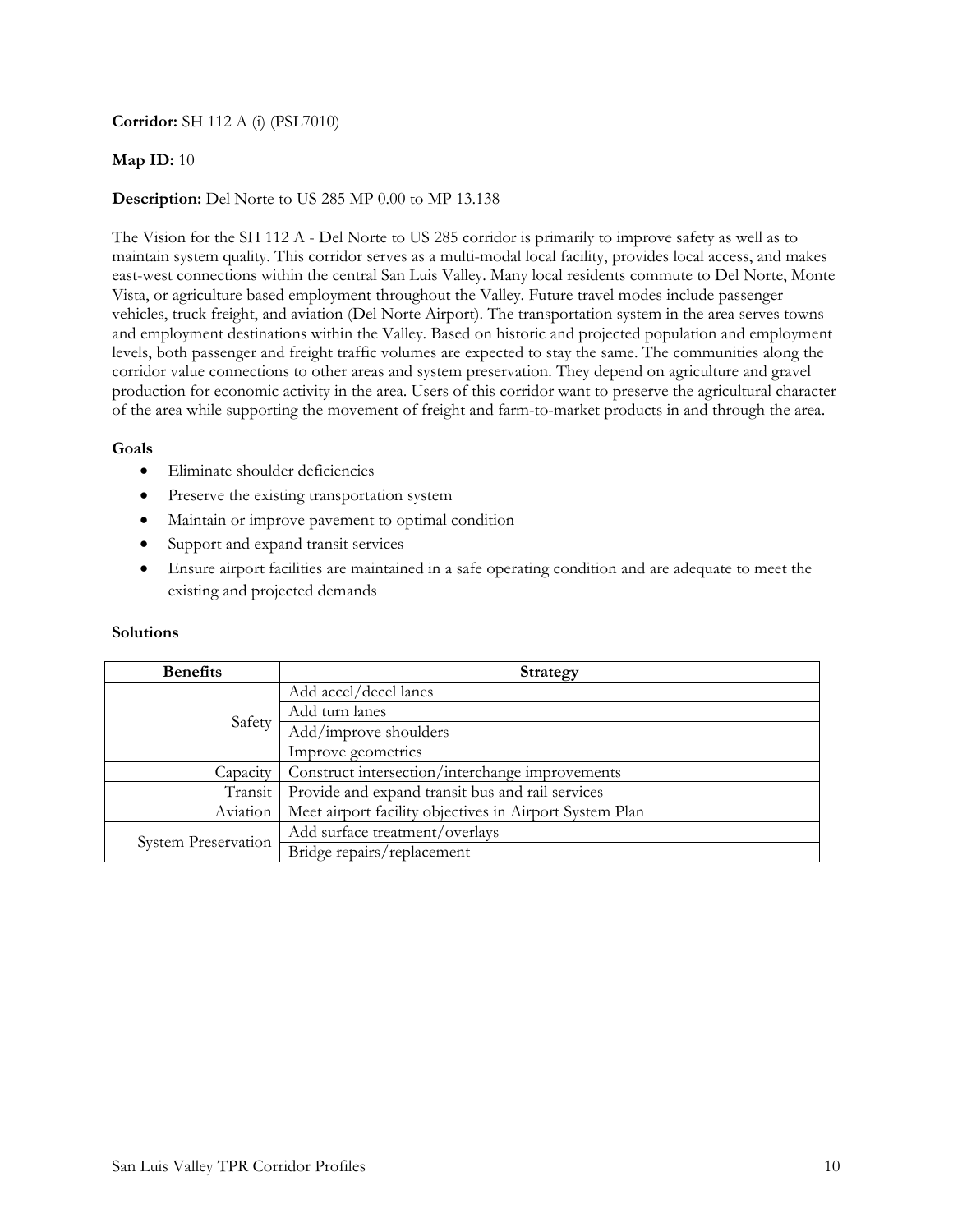# **Corridor:** SH 112 A (ii) (PSL7011)

## **Map ID:** 11

### **Description:** US 285 to SH 17 MP 13.138 to MP 13.138

The Vision for the SH 112 A - US 285 to SH 17 corridor is primarily to improve safety as well as to maintain system quality. This corridor serves as a multi-modal local facility, acts as Main Street in the Town of Center, and provides a link between Center and Hooper. Many local residents commute to Alamosa or agriculture based employment throughout the Valley. Users have recommended widening structures and safety improvements from Del Norte to Center. Also, users have recommended surface treatments and additional shoulders from Center to Hooper.Future travel modes include passenger vehicle, bus service, rail freight, and bicycle pedestrian facilities and aviation (Leach Field). The San Luis Central Railroad Company connects Center to the San Luis and Rio Grande Railroad at Alamosa and carries a significant volume of agricultural products out of the Valley. The transportation system in the area serves towns and employment destinations within the Valley. Based on historic and projected population and employment levels, passenger traffic volumes are expected to remain constant while freight volume will increase. The communities along the corridor value safety. They depend on manufacturing and agriculture for economic activity in the area. Users of this corridor want to preserve the rural and agricultural character of the area while supporting the movement of commuters, freight and farm-to-market products in and through the corridor.

### **Goals**

- Reduce fatalities, injuries and property damage crash rate
- Eliminate shoulder deficiencies
- Provide improved freight linkages and accommodate growth in freight
- Support and expand transit services
- Provide for bicycle/pedestrian travel

| <b>Benefits</b>      | <b>Strategy</b>                                  |
|----------------------|--------------------------------------------------|
| Safety               | Add/improve shoulders                            |
|                      | Improve geometrics                               |
| Capacity             | Construct intersection/interchange improvements  |
|                      | Promote carpooling and vanpooling                |
| Transit              | Construct and maintain Park and Ride facilities  |
|                      | Provide and expand transit bus and rail services |
| Bicycle & Pedestrian | Add lights for crosswalks and highways           |
|                      | Provide bicycle/pedestrian facilities            |
| Freight              | Improve railroad crossings                       |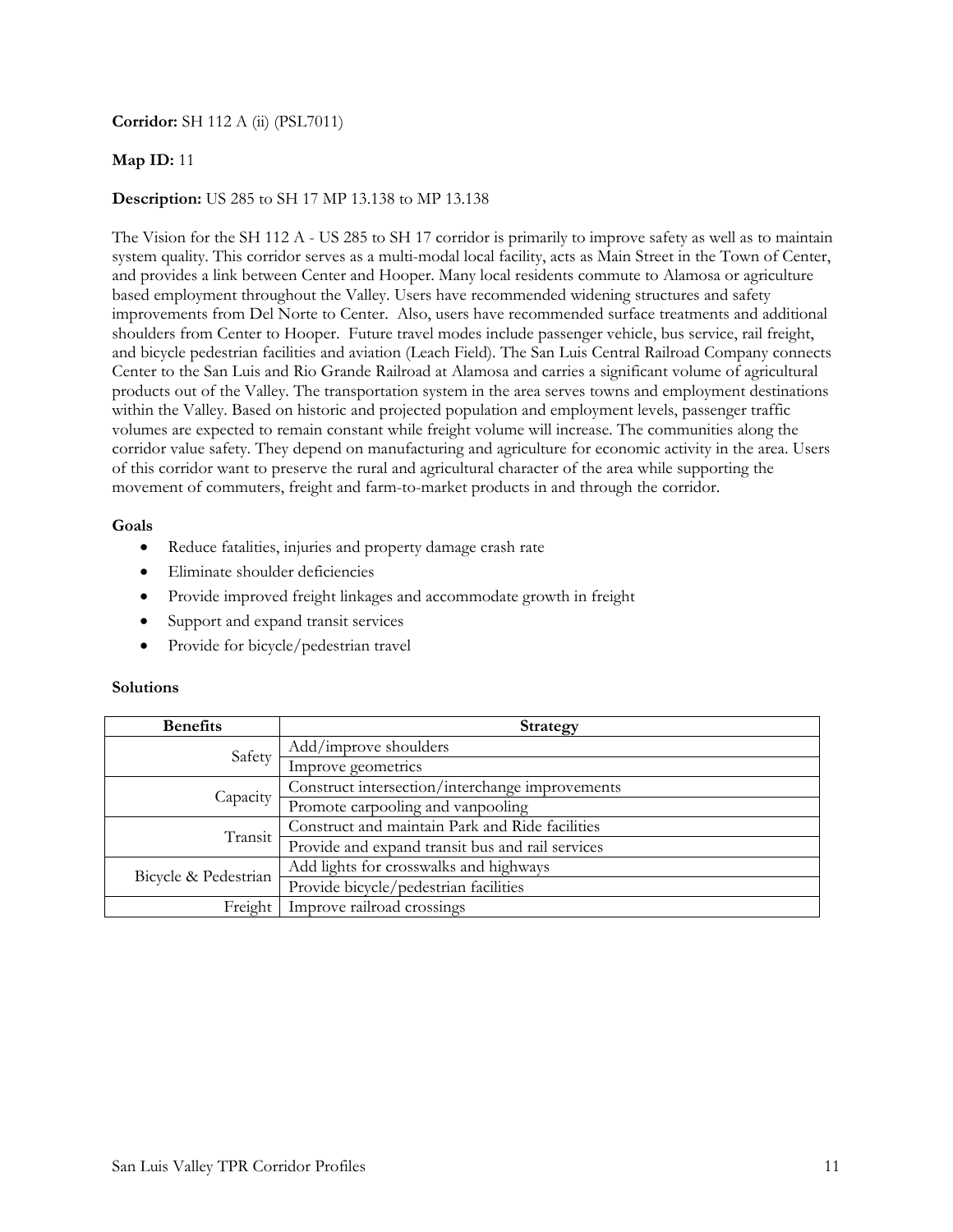# **Corridor:** SH 114 A (PSL7012)

# **Map ID:** 12

# **Description:** East of Gunnison to Jct. US 285 MP 8.020 to MP 61.697

The Vision for the SH 114 A - East of Gunnison to Jct. US 285 (Saguache) corridor is primarily to improve safety as well as to maintain system quality. This corridor connects to places outside the region, and makes east-west connections via Cochetopa Pass, connecting the San Luis Valley to the US 50 corridor west of Monarch Pass. Future travel modes include passenger vehicle and aviation (Saguache Airport). The transportation system in the area primarily serves destinations outside of the corridor as well as accesses local land use, primarily agricultural and recreational. Based on historic and projected population and employment levels, both passenger and freight traffic volumes are expected to stay the same. The communities along the corridor value connections to other areas, safety, and system preservation. They depend on tourism and agriculture for economic activity in the area. Users of this corridor want to preserve the rural, mountain, and agricultural character of the area while supporting the movement of tourists and farm-to-market products.

## **Goals**

- Maintain or improve pavement to optimal condition
- Rehabilitate/replace SD/FO bridges
- Reduce the occurrence of animal/vehicle collisions in identified wildlife corridors
- Support and expand transit services
- Eliminate shoulder deficiencies

| <b>Benefits</b>     | <b>Strategy</b>                                                   |
|---------------------|-------------------------------------------------------------------|
| Safety              | Add/improve shoulders                                             |
|                     | Improve geometrics                                                |
| Capacity            | Add roadway pullouts for breakdowns, buses and slow vehicles      |
| Operations          | Improve ITS incident response, traveler info & traffic management |
| Transit             | Provide and expand transit bus and rail services                  |
| System Preservation | Add Surface treatment/overlays                                    |
|                     | Bridge repairs/replacement                                        |
| Environment         | Improve wildlife crossings                                        |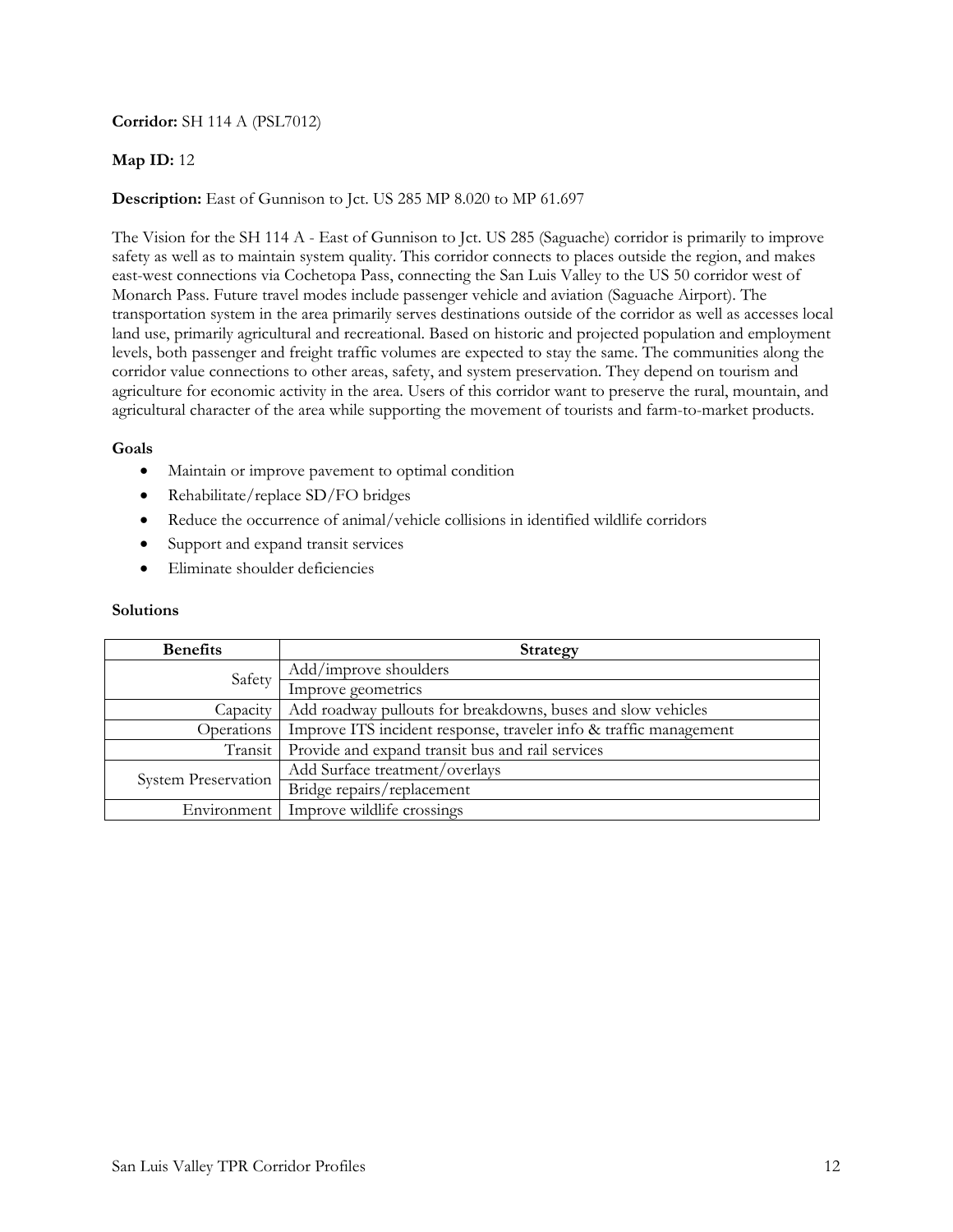# **Corridor:** SH 136 A (PSL7013)

## **Map ID:** 13

## **Description:** La Jara to Sanford MP 0.00 to MP4.469

The Vision for the SH 136 A - La Jara to Sanford corridor is primarily to maintain system quality as well as to improve safety. This corridor provides local access, and makes east-west connections within the northeast Conejos County area. Users have requested the widening of a bridge structure outside of La Jara at Richfield Canal. Future travel modes include passenger vehicles. The transportation system in the area primarily serves towns and residential destinations within the corridor. Based on historic and projected population and employment levels, both passenger and freight traffic volumes are expected to stay the same. The communities along the corridor value system preservation. They depend on agriculture for economic activity in the area. Users of this corridor want to preserve the rural character of the area while supporting the movement of farm-to-market products. This low volume highway could be considered as a trade with the state for another equivalent segment of off-system roadway.

## **Goals**

- Reduce fatalities, injuries and property damage crash rate
- Preserve the existing transportation system
- Eliminate shoulder deficiencies
- Support and expand transit services

| <b>Benefits</b>            | Strategy                                                   |
|----------------------------|------------------------------------------------------------|
| Safety                     | Add/improve shoulders                                      |
|                            | Improve geometrics                                         |
|                            | Transit   Provide and expand transit bus and rail services |
| <b>System Preservation</b> | Add surface treatment/overlays                             |
|                            | Bridge repairs/replacement                                 |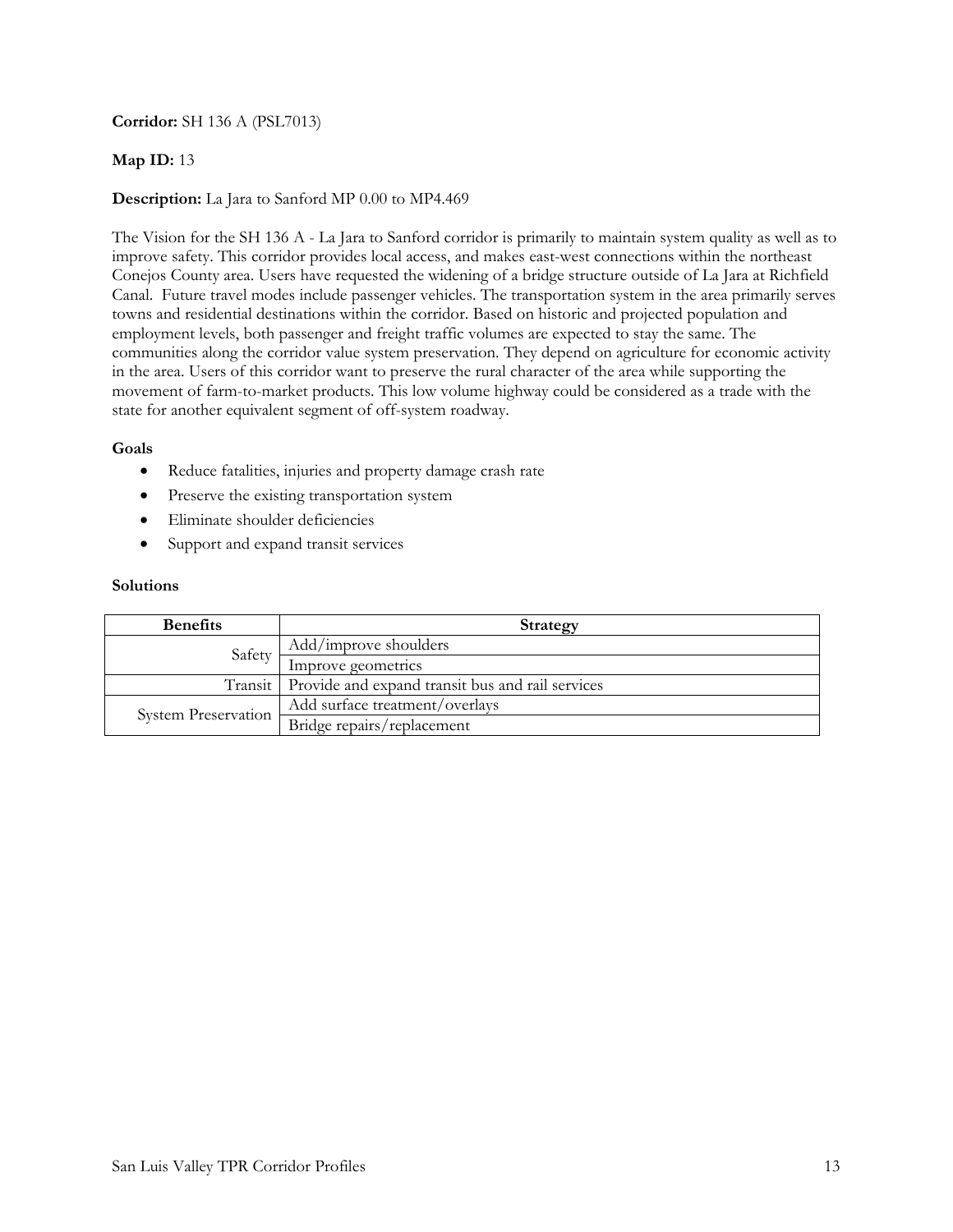# **Corridor:** SH 142 A (PSL7014)

## **Map ID:** 14

## **Description:** Romeo to SH 159 MP 0.00 to MP 33.840

The Vision for the SH 142 A - Romeo to SH 159 corridor is primarily to maintain system quality as well as to improve safety. This corridor serves local access needs and makes east-west connections within the lower San Luis Valley area. The entire corridor is part of Los Caminos Antiguos Scenic and Historic Byway. Users have requested the widening of shoulders along the corridor. Future travel modes include passenger vehicle and truck freight. The transportation system in the area primarily serves towns and other destinations within the corridor. Based on historic and projected population and employment levels, both passenger and freight traffic volumes are expected to stay the same. The communities along the corridor value system preservation. They depend on tourism for economic activity in the area. Users of this corridor want to preserve the rural character of the area while supporting the movement of tourists in and through the corridor while recognizing the environmental, economic and social needs of the surrounding area.

### **Goals**

- Preserve the existing transportation system
- Provide for tourist-friendly travel
- Eliminate shoulder deficiencies

| <b>Benefits</b>     | <b>Strategy</b>                                 |
|---------------------|-------------------------------------------------|
| Safety              | Add Acceleration/deceleration lanes             |
|                     | Add turn lanes                                  |
|                     | Add/improve shoulders                           |
|                     | Improve geometrics                              |
|                     | Improve hot spots                               |
| Capacity            | Construct intersection/interchange improvements |
| System Preservation | Bridge repairs/replacement                      |
|                     | Reconstruct roadways                            |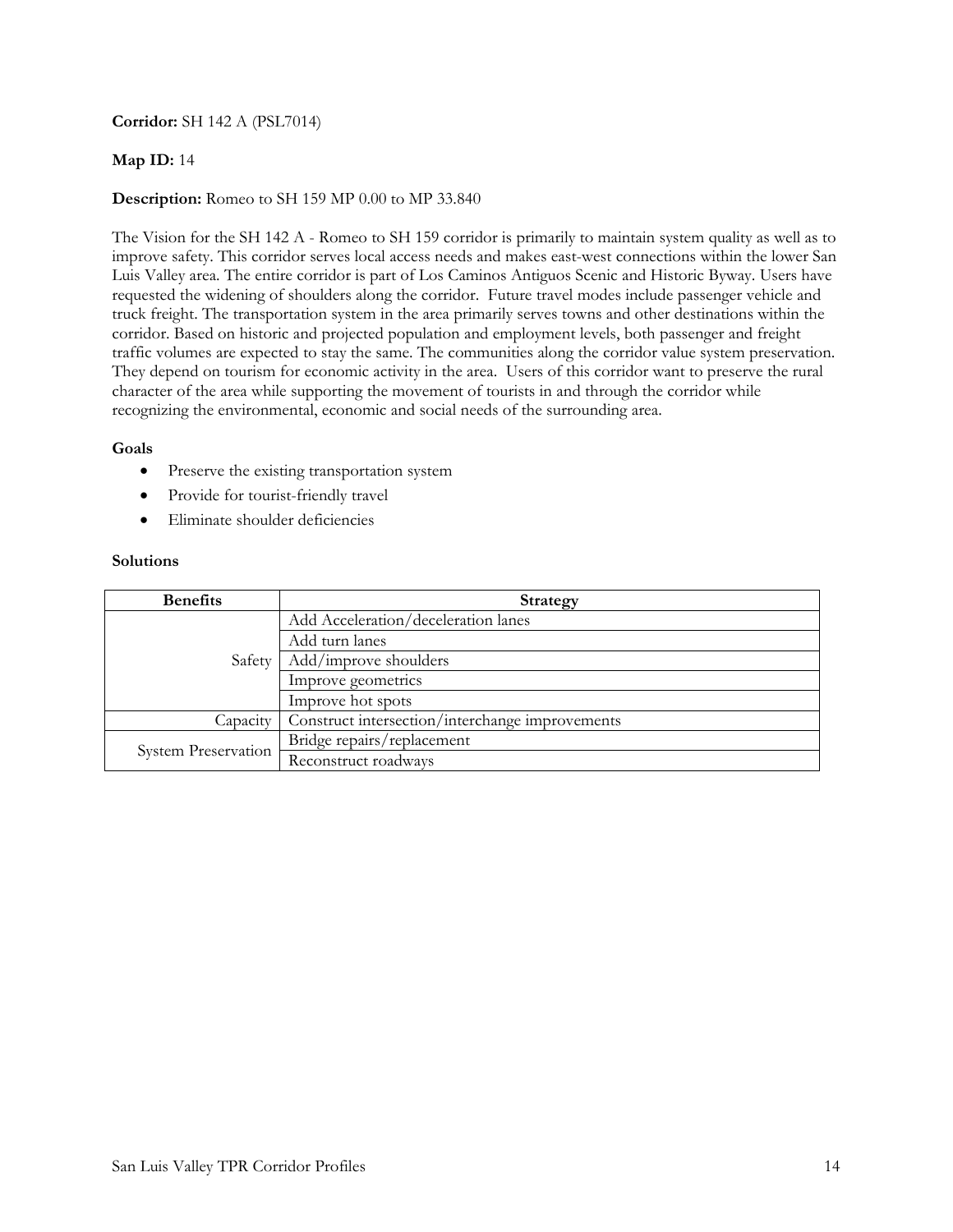## **Corridor:** SH 149 A (PSL7015)

### **Map ID:** 15

**Description:** South Fork to Mineral/ Hinsdale County Line MP 0.00 to MP 42.170

The Vision for the SH 149 A - South Fork to Mineral/Hinsdale County Line corridor is primarily improve safety as well as to maintain system quality and to increase mobility. This corridor connects to places outside the region, and makes north-south connections on the Silver Thread Scenic Byway, between South Fork and Lake City via Slumgullion Pass. The entire corridor is part of the Silver Thread Scenic and Historic Byway. This is a part of Forest Highway 7; the forest highway route continues north on SH 149 to the Lake San Cristobal Road 2 miles south of Lake City. Users have recommended widening rail right of way and shoulders from Creede to South Fork. Future travel modes include passenger vehicle, bicycle and pedestrian facilities, and aviation (Mineral County Airport). The transportation system in the area primarily serves towns, cities, and destinations within the corridor. Based on historic and projected population and employment levels, both passenger and freight traffic volumes are expected to stay the same. The communities along the corridor value system preservation. They depend on tourism, freight, mining, and forestry for economic activity in the area. Users of this corridor want to preserve the mountain character of the area while supporting the movement of tourists.

### **Goals**

- Reduce fatalities, injuries and property damage crash rate
- Support recreation travel
- Provide for safe movement of bicycles and pedestrians
- Support and expand transit services
- Preserve the existing transportation system

| <b>Benefits</b>            | <b>Strategy</b>                                              |
|----------------------------|--------------------------------------------------------------|
| Safety                     | Add Accel/decel lanes                                        |
|                            | Add guardrails                                               |
|                            | Add/improve shoulders                                        |
| Capacity                   | Add roadway pullouts for breakdowns, buses and slow vehicles |
|                            | Promote carpooling and vanpooling                            |
| Transit                    | Provide and expand transit bus services                      |
| Bicycle & Pedestrian       | Provide bicycle/pedestrian facilities                        |
| Freight                    | Preserve Railroad right of way                               |
| <b>System Preservation</b> | Bridge repairs/replacement                                   |
| Environment                | Improve wildlife crossings                                   |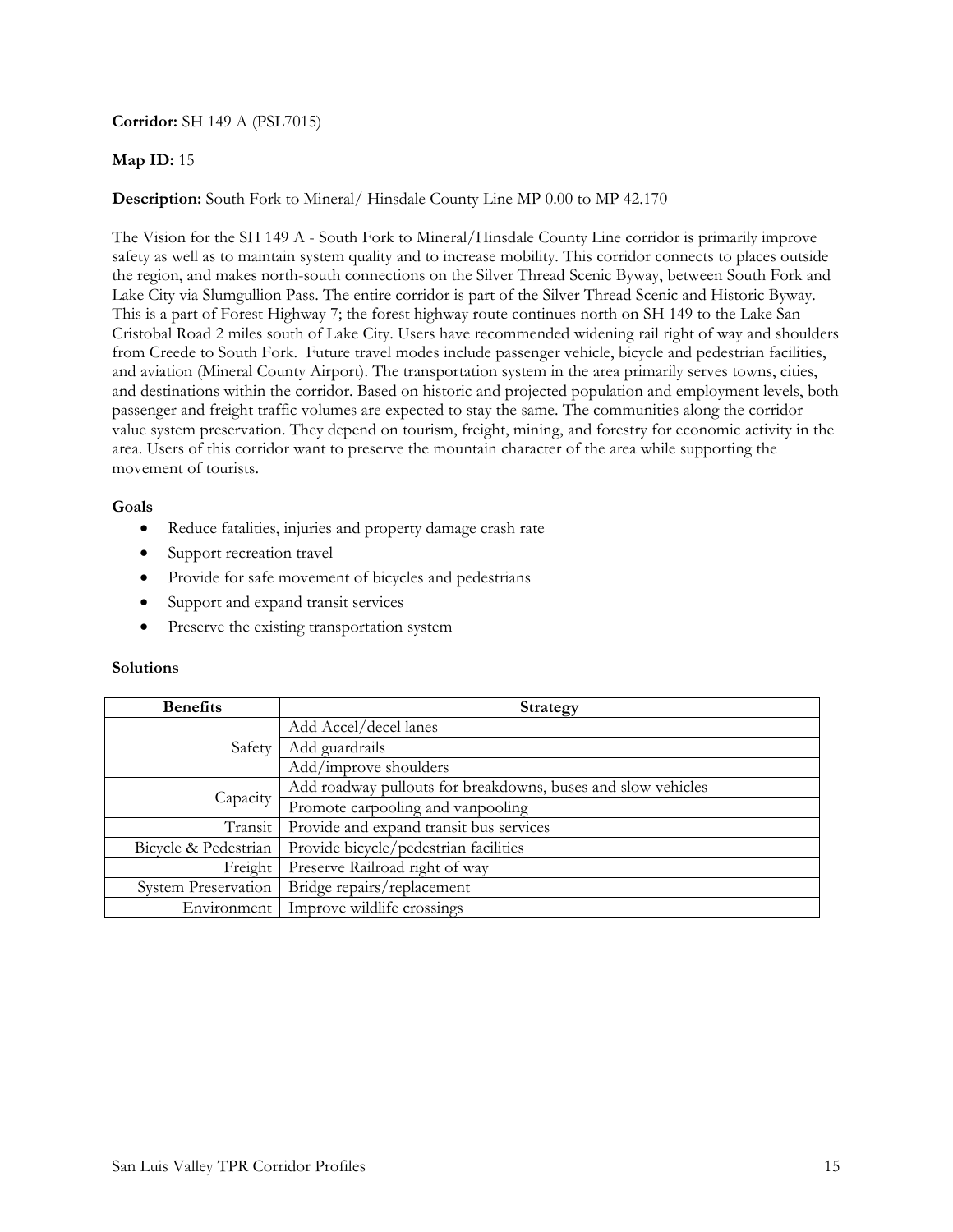# **Corridor:** SH 150 A (PSL7016)

# **Map ID:** 16

**Description:** US 160 to Great Sand Dunes National Park and Reserve MP 0.00 to MP 15.999

The Vision for the SH 150 A - US 160 to Great Sand Dunes National Park and Reserve corridor is primarily to maintain system quality as well as to improve safety and to increase mobility. This corridor serves as a multi-modal local facility, provides local access, and connects to the Great Sand Dunes National Park. The entire corridor is part of Los Caminos Antiguos Scenic and Historic Byway. Future travel modes include passenger vehicle, bus service, and bicycle and pedestrian facilities. The transportation system in the area primarily serves destinations within the corridor. Based on historic and projected population and employment levels, passenger traffic volumes are expected to increase while freight volume will remain constant. Travelers along the corridor value system preservation. The area depends on tourism for economic activity. Users of this corridor want to preserve the rural character of the area while supporting the movement of tourists while recognizing the environmental, economic and social needs of the surrounding area.

# **Goals**

- Preserve the existing transportation system
- Support economic development while maintaining environmental responsibility
- Provide for bicycle/pedestrian travel
- Reduce fatalities, injuries and property damage crash rate
- Expand transit usage

| <b>Benefits</b>            | <b>Strategy</b>                                  |
|----------------------------|--------------------------------------------------|
| Safety                     | Add/improve shoulders                            |
|                            | Add rest areas                                   |
|                            | Add signage                                      |
| Capacity                   | Construct intersection/interchange improvements  |
| Operations                 | Post informational signs                         |
| Transit                    | Provide and expand transit bus and rail services |
| Bicycle & Pedestrian       | Provide bicycle/pedestrian facilities            |
| <b>System Preservation</b> | Add surface treatment/overlays                   |
| Environment                | Improve wildlife crossings                       |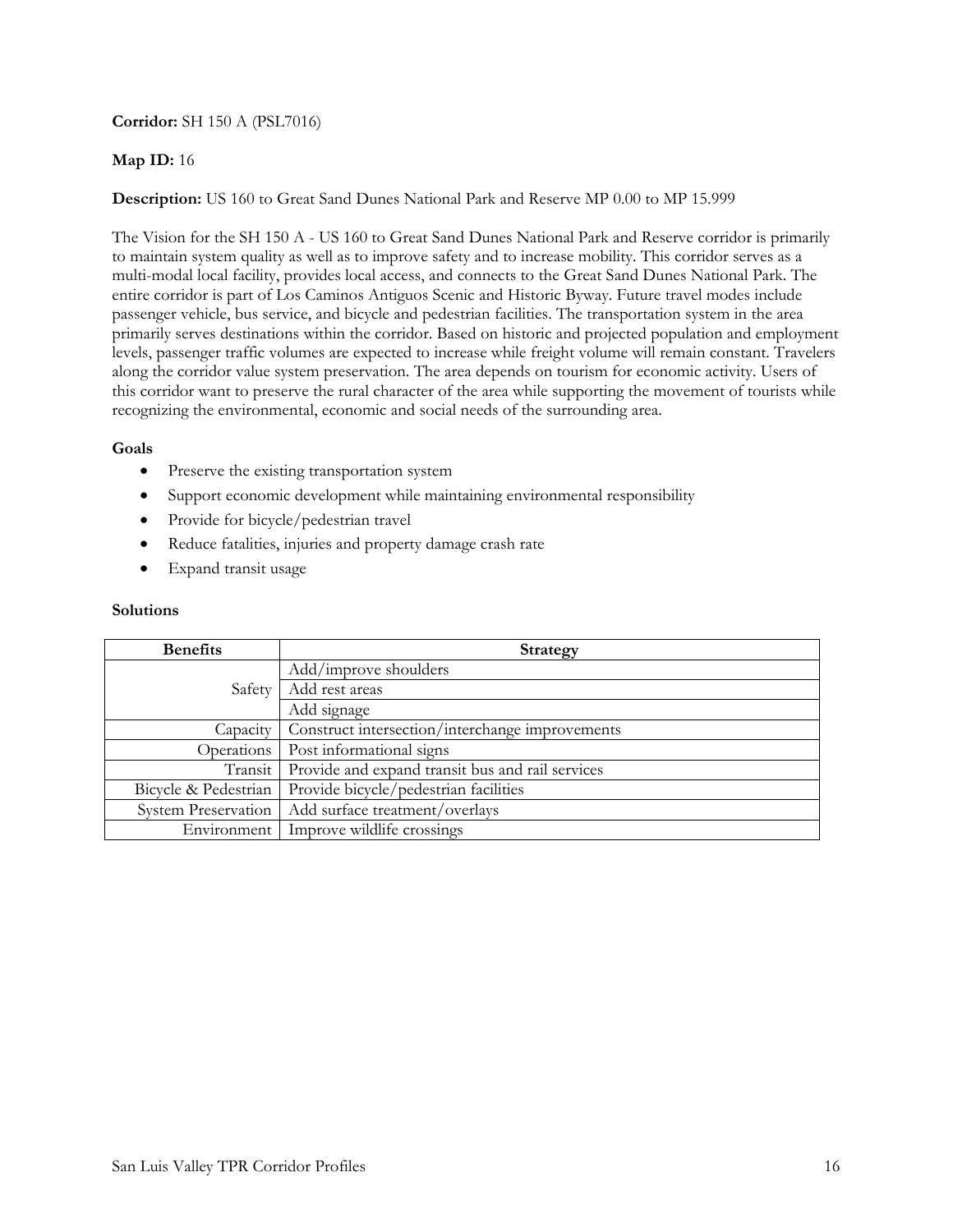# **Corridor:** SH 159 A (PSL7017)

# **Map ID:** 17

## **Description:** New Mexico state line to Fort Garland MP 0.00 to MP 33.660

The Vision for the SH 159 A - New Mexico state line to Fort Garland corridor is primarily to improve safety as well as to maintain system quality. This corridor primarily serves as a local facility, but also connects to places outside the region, making north-south connections from the lower San Luis Valley to Taos, New Mexico. The entire corridor is part of Los Caminos Antiguos Scenic and Historic Byway. Future travel modes include passenger vehicle and truck freight. The transportation system in the area serves towns and other destinations within the corridor as well as linking to New Mexico. Users have recommended surface treatment from Ft. Garland to the New Mexico state line. Based on historic and projected population and employment levels, both passenger and freight traffic volumes are expected to stay the same. The communities along the corridor value connections to other areas, safety, and system preservation. They depend on tourism and agriculture for economic activity in the area. Users of this corridor want to preserve the rural character of the area while supporting local access needs and the movement of tourists.

### **Goals**

- Provide for tourist-friendly travel
- Reduce fatalities, injuries and property damage crash rate
- Preserve the existing transportation system
- Support and expand transit services

| <b>Benefits</b> | <b>Strategy</b>                                                |
|-----------------|----------------------------------------------------------------|
| Safety          | Add passing lanes                                              |
|                 | Add rest areas                                                 |
|                 | Add/improve shoulders                                          |
|                 | Improve geometrics                                             |
| Capacity        | Add general purpose lanes In the vicinity of Centennial School |
|                 | Transit   Provide and expand transit bus and rail services     |
|                 | System Preservation   Add surface treatment/overlays           |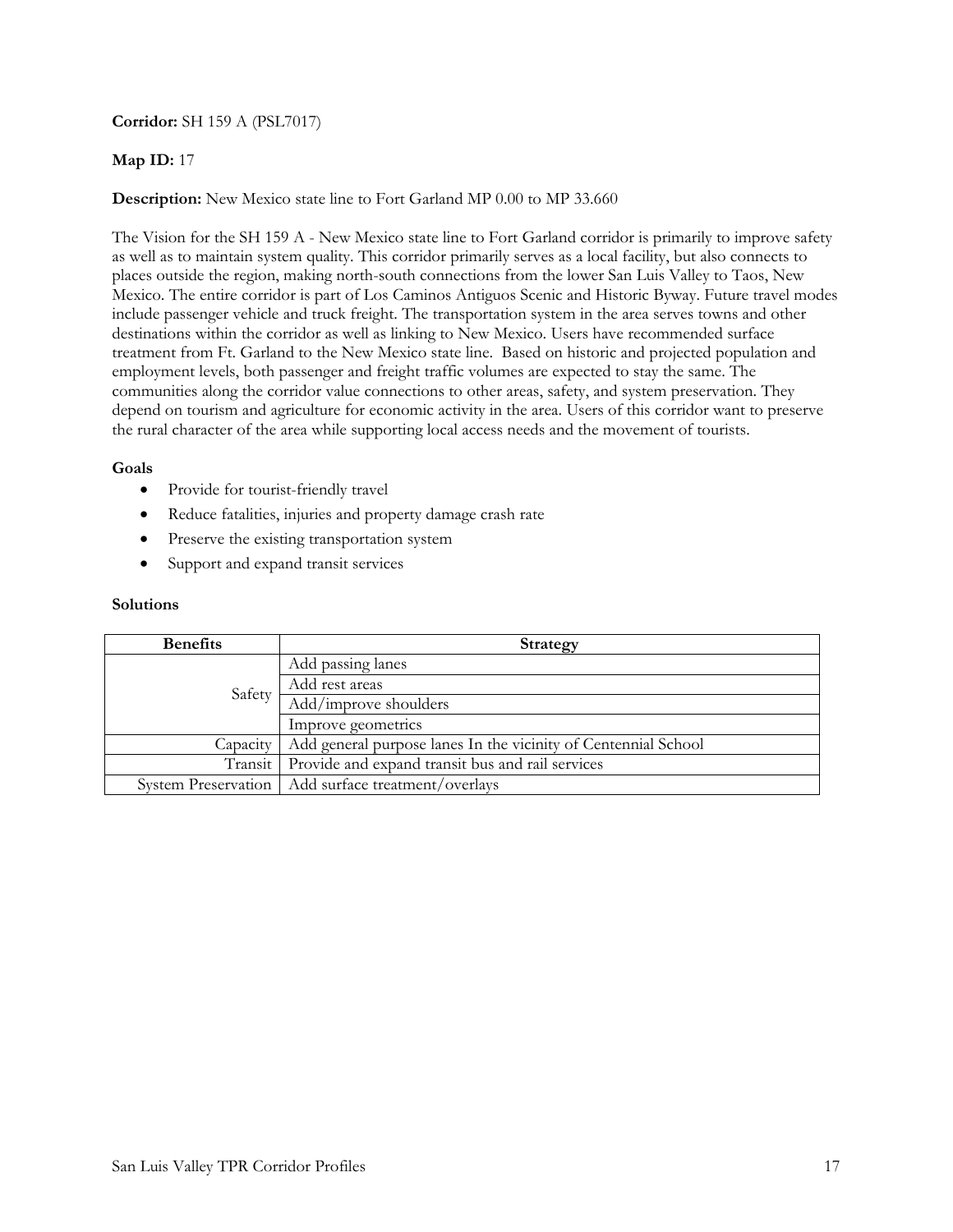**Corridor:** SH 160 A (i) (PSL7018)

## **Map ID:** 18

## **Description:** Jct. With SH 84 to west of South Fork MP 144.459 to MP 184.200

The Vision for the US 160 A – Jct with SH 84 to west of South Fork corridor is primarily to improve safety as well as to maintain system quality. Continued safety and system quality improvements will have the effect of increasing mobility to a degree without constructing new through traffic lanes. This corridor serves as a multi-modal National Highway System facility, connects to places outside the region, making east-west connections via Wolf Creek Pass. It is the only access to Wolf Creek Ski Area. Users have recommended widening and adding shoulders through Wolf Creek Pass. Future travel modes include passenger vehicle truck freight and a regional/ inter regional form of public transportation. The transportation system in the area primarily serves destinations outside of the corridor. Based on historic and projected population and employment levels, both passenger and freight traffic volumes are expected to increase. The communities along the corridor value connections to other areas, system, and preservation safety. The area depends on tourism, recreation, energy and freight for economic activity in the area. Users of this corridor want to preserve the rural and mountain character of the area while supporting the movement of tourists and freight.

### **Goals**

- Support recreation travel
- Support truck freight travel
- Preserve the existing transportation system
- Support and expand transit services
- Reduce fatalities, injuries and property damage crash rate

| <b>Benefits</b> | <b>Strategy</b>                                                   |
|-----------------|-------------------------------------------------------------------|
| Safety          | Add passing lanes                                                 |
|                 | Add rest areas                                                    |
|                 | Construct auxiliary lanes (passing, turn, accel/decel)            |
|                 | Add/improve shoulders                                             |
| Capacity        | Add roadway pullouts for breakdowns, buses and slow vehicles      |
|                 | Promote carpool/vanpool access to Wolf Creek Ski area             |
| Operations      | Improve ITS traveler information, traffic management and incident |
|                 | management                                                        |
| Transit         | Provide and expand transit bus and rail services                  |
| Freight         | Add truck parking areas                                           |
|                 | Preserve railroad row of way                                      |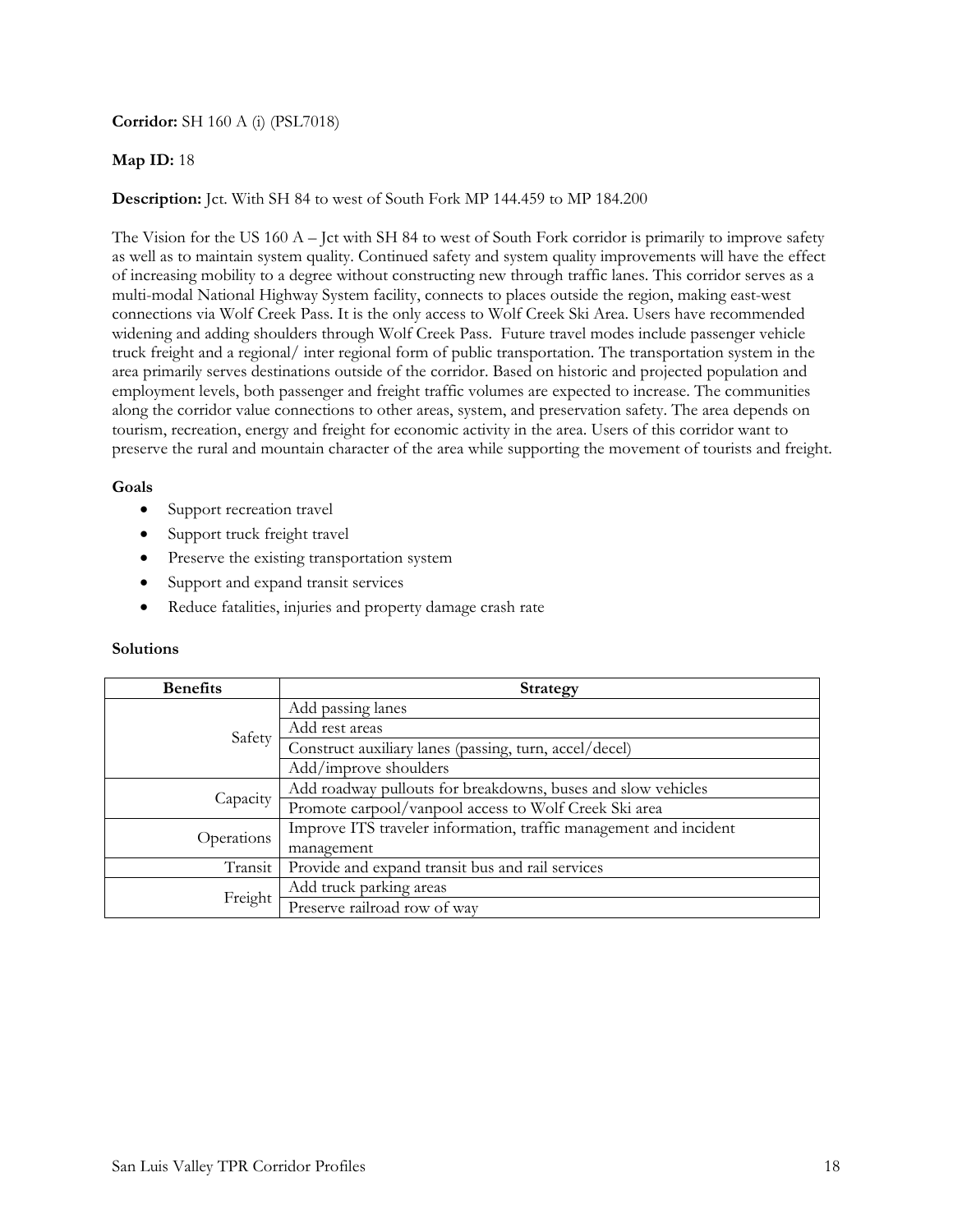## **Corridor:** SH 160 A (ii) (PSL7019)

## **Map ID:** 19

## **Description:** West of South Fork to east of Monte Vista MP 182.200 to MP 214.000

The Vision for the US 160 A -West of South Fork to West of Monte Vista corridor is primarily to maintain system quality and to improve safety. This corridor serves as a multi-modal National Highway System facility, connects to places outside the region, and makes east-west connections through southwest Colorado. Users have recommended a short line railroad transit service that would reduce demand on US 160 and help tourism. Also, there is a need for left hand turn lanes to the intersection of US 160 and County Road 14. Future travel modes include passenger vehicle, train transit, and truck freight and a regional interregional form of public transportation and bicycle and pedestrian facilities. The transportation system in the area primarily serves towns, cities, and destinations within the corridor as well as destinations outside of the corridor. Based on historic and projected population and employment levels, both passenger and freight traffic volumes are expected to increase. The communities along the corridor value high levels of mobility, transportation choices, and connections to other areas. They depend on tourism and agriculture for economic activity in the area. Users of this corridor want to preserve the rural character of the area while supporting the movement of tourists, interregional travelers, and freight.

### **Goals**

- Accommodate growth in freight transport
- Increase travel reliability and improve mobility
- Provide for bicycle/pedestrian travel
- Expand transit usage
- Maintain or improve pavement to optimal condition

| <b>Benefits</b>      | <b>Strategy</b>                                                   |
|----------------------|-------------------------------------------------------------------|
| Safety               | Add passing lanes                                                 |
|                      | Improve hot spots                                                 |
| Capacity             | Promote carpool/vanpool access to Wolf Creek Ski area             |
| Operations           | Improve ITS traveler information, traffic management and incident |
|                      | management                                                        |
| Transit              | Provide and expand transit bus and rail services                  |
| Bicycle & Pedestrian | Provide bicycle/pedestrian facilities                             |
| Freight              | Preserve railroad row of way                                      |
| System Preservation  | Add surface treatment/overlays                                    |
|                      | Bridge repairs/replacement                                        |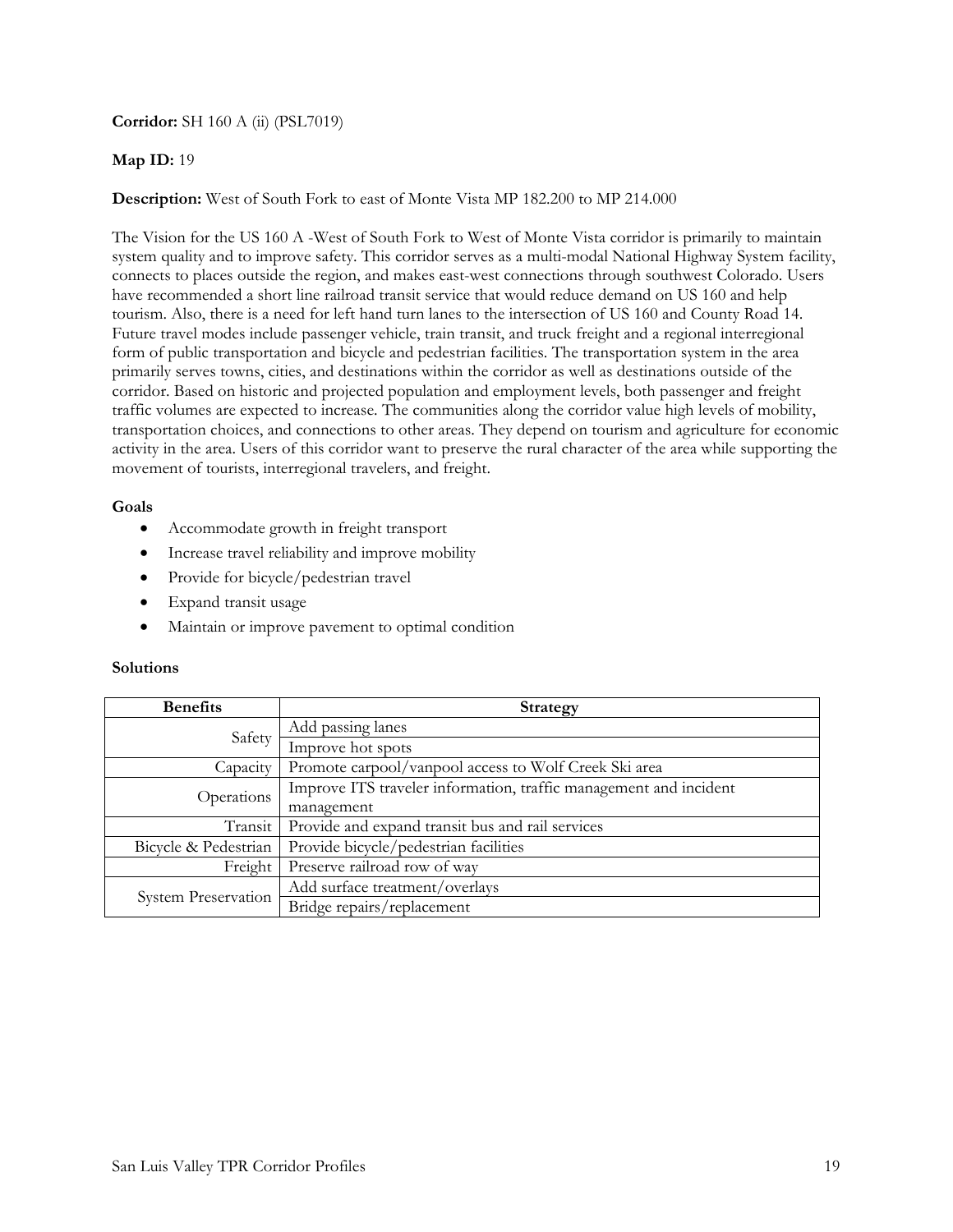**Corridor:** SH 160 A (iii) (PSL7020)

## **Map ID:** 20

**Description:** West of Monte Vista to east of Alamosa MP 214.000 to MP 235.000

The Vision for the US 160 A - West of Monte Vista to East of Alamosa corridor is primarily to increase mobility as well as to improve safety. This corridor serves as a multi-modal National Highway System facility, acts as Main Street in Alamosa, and makes east-west connections between Monte Vista and Alamosa. Users have requested expanding to 4 lanes from Monte Vista to Alamosa with bike facilities. Also, adding a short line railroad transit service to reduce demand on US 160 and help tourism.Future travel modes include passenger vehicle, train transit, truck freight, rail freight, bicycle and pedestrian facilities, aviation (Monte Vista Airport), and a form of regional/ inter regional public transportation. The transportation system in the area primarily serves towns, cities, and destinations within the corridor as well as destinations outside of the corridor. Based on historic and projected population and employment levels, both passenger and freight traffic volumes are expected to increase. The communities along the corridor value high levels of mobility, transportation choices, connections to other areas, and safety. They depend on agriculture, commercial activity, and local access to commercial development for economic activity. Users of this corridor want to preserve the small urban and agricultural character of the area while supporting the movement of tourists, commuters, freight, and farm-to-market products in and through the corridor.

### **Goals**

- Reduce traffic congestion and improve traffic flow
- Support commuter travel
- Accommodate growth in freight transport
- Coordinate transportation and land use decisions
- Ensure airport facilities are maintained in a safe operating condition and are adequate to meet existing and projected demands

| <b>Benefits</b>      | <b>Strategy</b>                                                         |
|----------------------|-------------------------------------------------------------------------|
| Safety               | Add passing lanes                                                       |
|                      | Consolidate & limit access & develop access management plans            |
| Capacity             | Add new interchanges/intersections                                      |
|                      | Construct, improve and maintain the system of local roads               |
|                      | Build one way couplet within the City of Alamosa (Main St. and 6th St.) |
| Transit              | Provide and expand transit bus and rail services                        |
| Operations           | Post informational signs                                                |
| Bicycle & Pedestrian | Provide bicycle/pedestrian facilities                                   |
| Aviation             | Meet airport facility objectives in Airport System Plan                 |
| Freight              | Preserve railroad row of way                                            |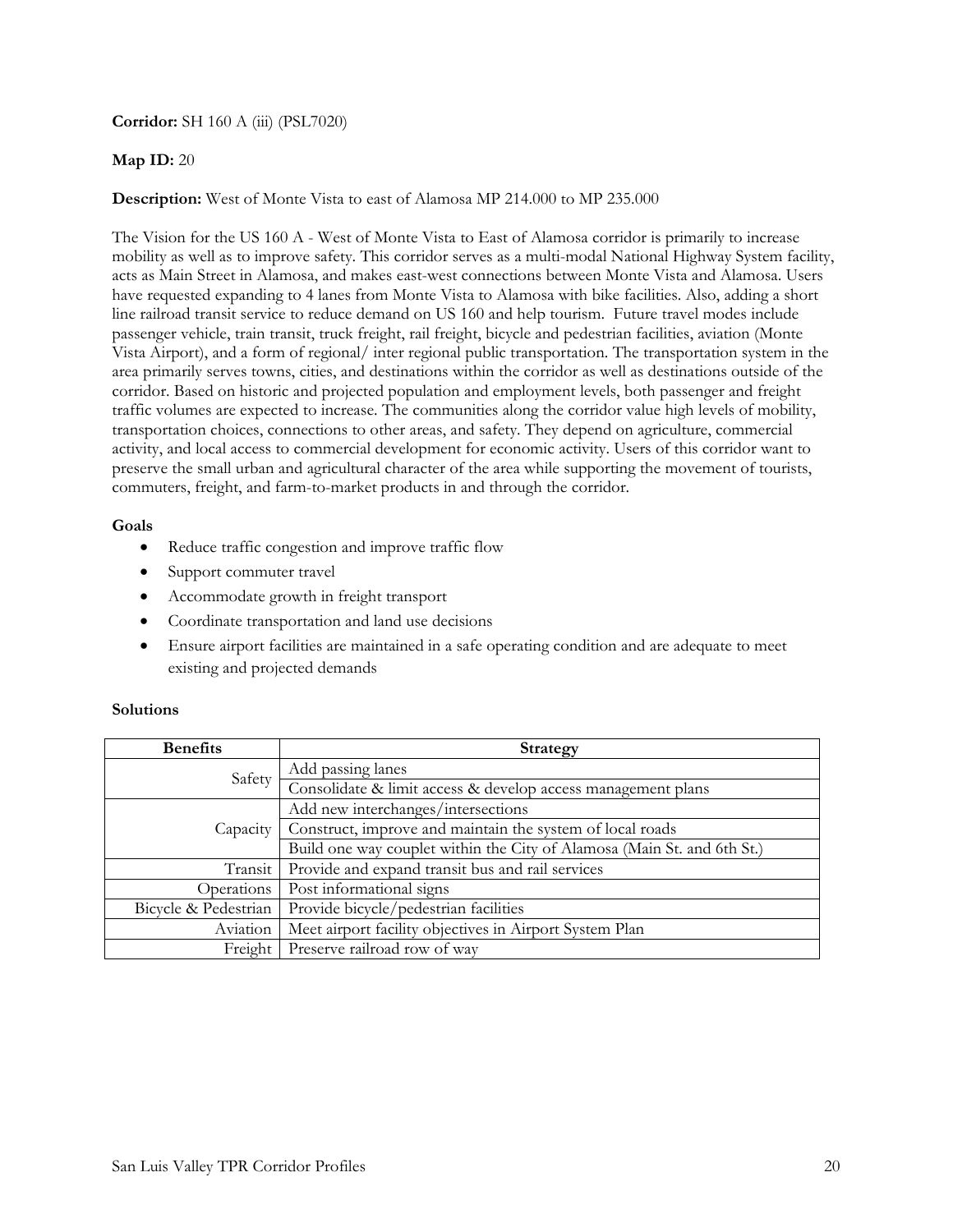**Corridor:** SH 160 A (iv) (PSL7021)

# **Map ID:** 21

# **Description:** East of Alamosa to Jct. SH 150 (Blanca) MP 235.000to MP 247.928

The Vision for the US 160 A – East of Alamosa to Jct SH 150 (Blanca) corridor is primarily to increase mobility as well as to improve safety and to maintain system quality. This corridor serves as a multi-modal National Highway System facility, connects to places outside the region, and makes east-west connections within the San Luis Valley. The corridor connects to SH 150, the gateway to the Great Sand Dunes National Park and Reserve. It provides commuter access to Alamosa and acts like a Main Street through several smaller towns, including Blanca and Ft. Garland. Users have recommended adding a short line railroad transit service to reduce demand on US 160 and help tourism.Future travel modes include passenger vehicle, truck freight, rail freight, train transit, bicycle and pedestrian facilities, and a form of regional/ inter regional public transportation. The transportation system in the area serves towns, cities, and destinations within the corridor as well as destinations outside of the corridor. Based on historic and projected population and employment levels, both passenger and freight traffic volumes are expected to increase. The communities along the corridor value transportation choices and safety. They depend on tourism, freight, and agriculture for economic activity in the area. Users of this corridor want to preserve the rural and agricultural character of the area while supporting the movement of tourists.

## **Goals**

- Accommodate growth in freight transport
- Provide public transportation alternatives
- Reduce fatalities, injuries and property damage crash rate
- Preserve the existing transportation system
- Increase travel reliability and improve mobility

| <b>Benefits</b>            | <b>Strategy</b>                                              |
|----------------------------|--------------------------------------------------------------|
| Safety                     | Add passing lanes                                            |
|                            | Consolidate & limit access & develop access management plans |
|                            | Improve hot spots                                            |
| Capacity                   | Construct intersection/interchange improvements              |
| Operations                 | Post informational signs                                     |
| Transit                    | Provide and expand transit bus and rail services             |
| Freight                    | Preserve railroad row of way                                 |
| <b>System Preservation</b> | Add surface treatment/overlays                               |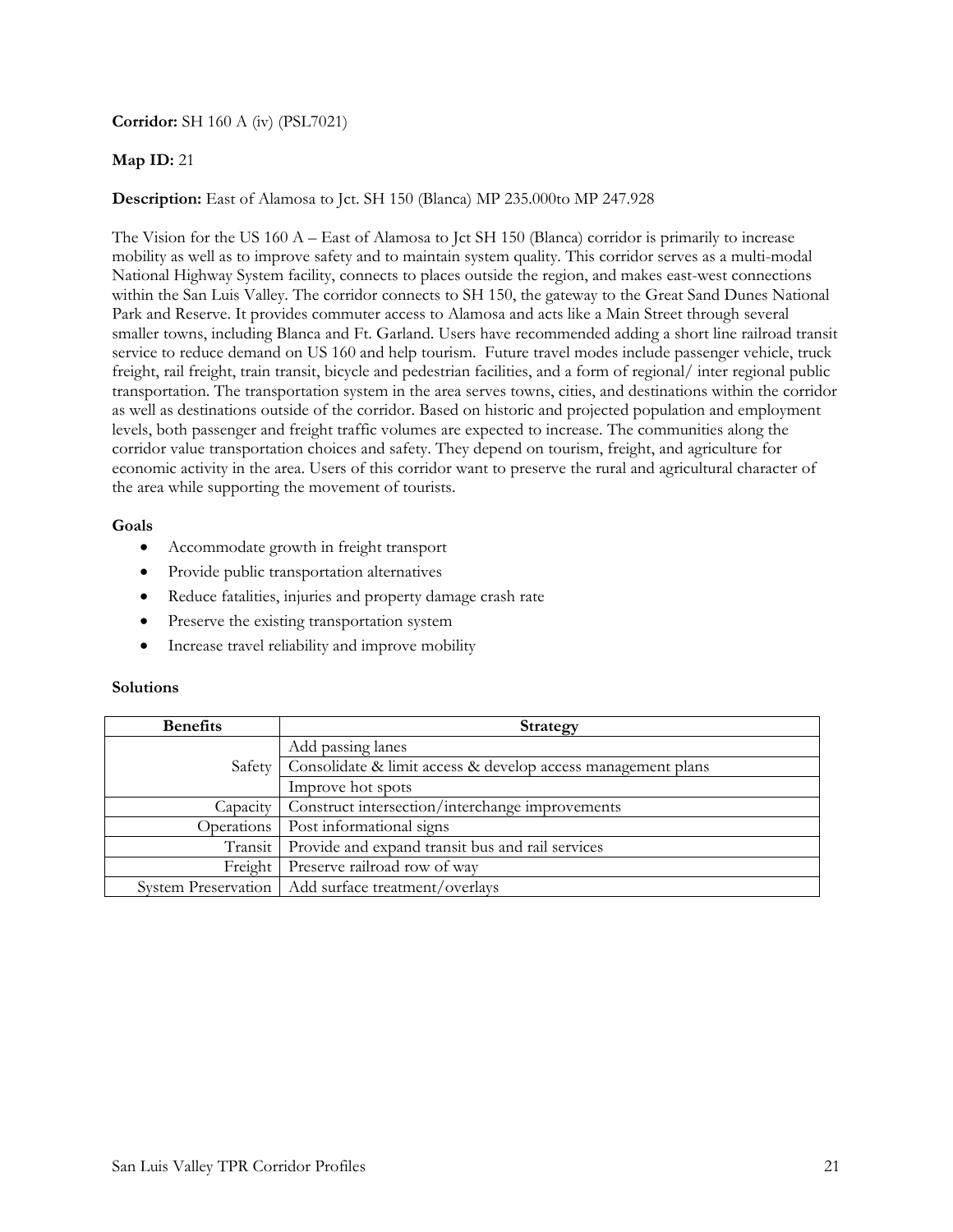# **Corridor:** SH 160 A (v) (PSL7022)

# **Map ID:** 22

## **Description:** Jct. SH 150 (Blanca) to east of La Veta Pass MP 247.928 to MP282.190

The Vision for the US 160 A - Jct SH 150 (Blanca) to east of La Veta Pass corridor is primarily to increase mobility as well as to improve safety. This corridor serves as a multi-modal National Highway System facility, connects to places outside the region via La Veta Pass, and makes east-west connections within the southcentral Colorado area. Users have recommended adding a short line railroad transit service to reduce demand on US 160 and help tourism. Future travel modes include passenger vehicle, **train transit**, a form of regional / inter regional public transportation, truck freight and aviation (Blanca Airport). The transportation system in the area primarily serves destinations outside of the corridor. Based on historic and projected population and employment levels, both passenger and freight traffic volumes are expected to increase. The communities along the corridor value high levels of mobility and connections to other areas. Users of this corridor want to preserve the mountain character of the area while supporting the movement of tourists and freight in and through the corridor.

### **Goals**

- Eliminate shoulder deficiencies
- Provide information to traveling public
- Preserve the existing transportation system
- Accommodate growth in freight transportation
- Expand transit usage

| <b>Benefits</b> | <b>Strategy</b>                                                      |
|-----------------|----------------------------------------------------------------------|
| Safety          | Add rest areas                                                       |
|                 | Construct auxiliary lanes (passing, turn, acceleration/deceleration) |
|                 | Add/improve shoulders                                                |
| Capacity        | Add roadway pullouts for breakdowns, buses and slow vehicles         |
|                 | Construct intersection/interchange improvements                      |
| Operations      | Improve ITS incident response, traveler info & traffic management    |
| Transit         | Provide and expand transit bus and rail services                     |
| Freight         | Add truck parking areas                                              |
|                 | Preserve railroad row of way                                         |
| Environment     | Improve wildlife crossings                                           |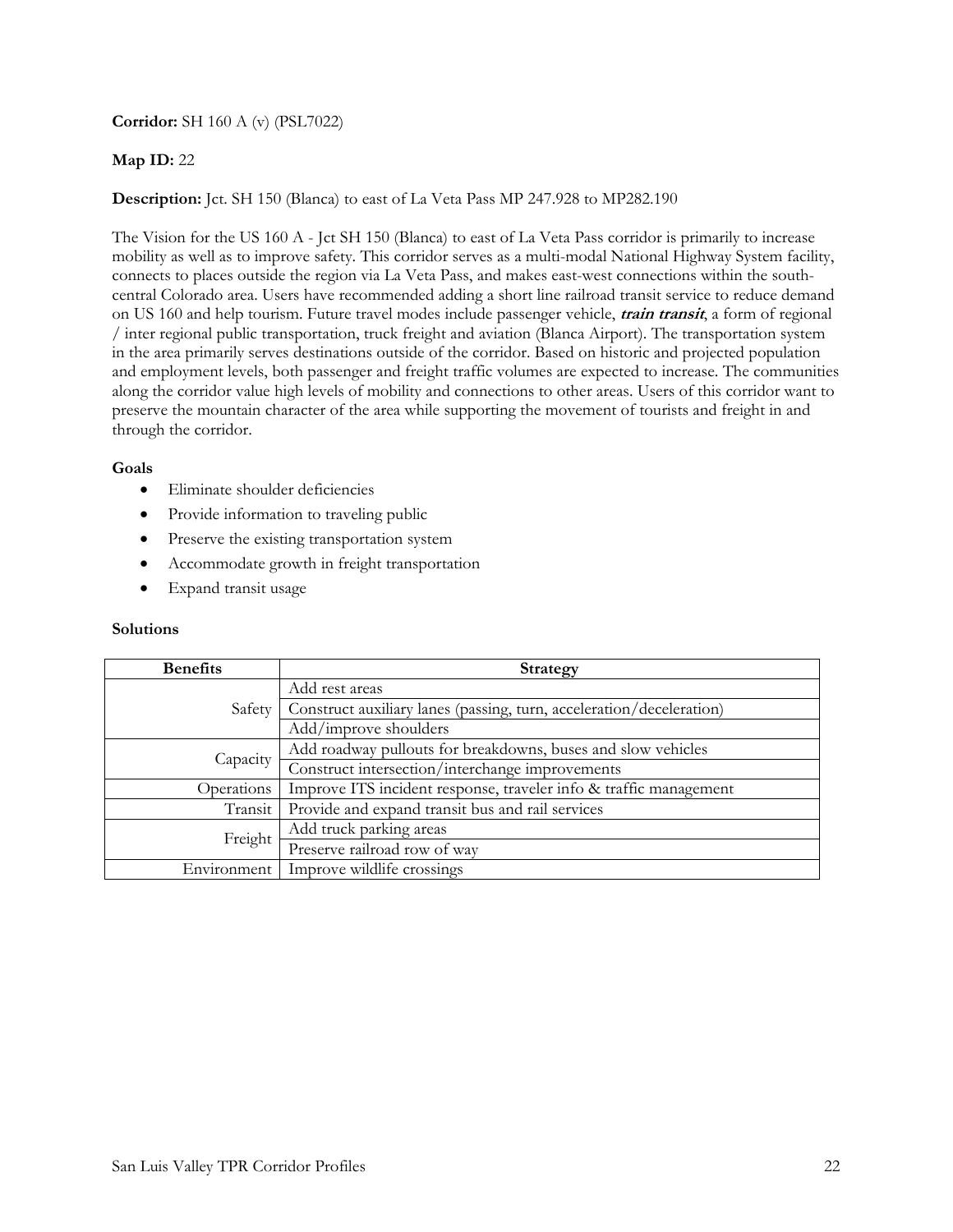**Corridor:** US 285 A (i) (PSL7023)

## **Map ID:** 23

**Description:** New Mexico state line to 2 miles south of Alamosa MP 0.000 to MP 32.000

The Vision for the US 285 A - NM state line to 2 miles south of Alamosa corridor is primarily to increase mobility as well as to maintain system quality. This corridor serves as a multi-modal National Highway System facility, connects to places outside the region, and makes north-south connections on this major route to New Mexico. The section between Antonito and Romeo is part of Los Caminos Antiguos Scenic and Historic Byway. Users have requested surface treatment on US 285 Antonito North. Future travel modes include passenger vehicle, bus service, truck freight, rail freight, and bicycle and pedestrian facilities. The transportation system in the area primarily serves towns, cities, and destinations within the corridor as well as destinations outside of the corridor. Based on historic and projected population and employment levels, both passenger and freight traffic volumes are expected to increase. The communities along the corridor value high levels of mobility, transportation choices, and connections to other areas. They depend on tourism and agriculture for economic activity. Users of this corridor want to preserve the rural character of the area while supporting the movement of tourists, commuters, and freight.

## **Goals**

- Reduce traffic congestion and improve traffic flow
- Accommodate growth in freight transport
- Maintain or improve pavement to optimal condition
- Preserve the existing transportation system
- Reduce fatalities, injuries and property damage crash rate

| <b>Benefits</b>            | <b>Strategy</b>                                                      |
|----------------------------|----------------------------------------------------------------------|
| Safety                     | Add general purpose lanes                                            |
|                            | Add passing lanes                                                    |
|                            | Construct auxiliary lanes (passing, turn, acceleration/deceleration) |
|                            | Add/improve shoulders                                                |
|                            | Improve hot spots                                                    |
| Transit l                  | Provide transit bus service                                          |
| Bicycle & Pedestrian       | Provide bicycle/pedestrian facilities                                |
| Freight                    | Preserve railroad row of way                                         |
| <b>System Preservation</b> | Bridge repairs/replacement                                           |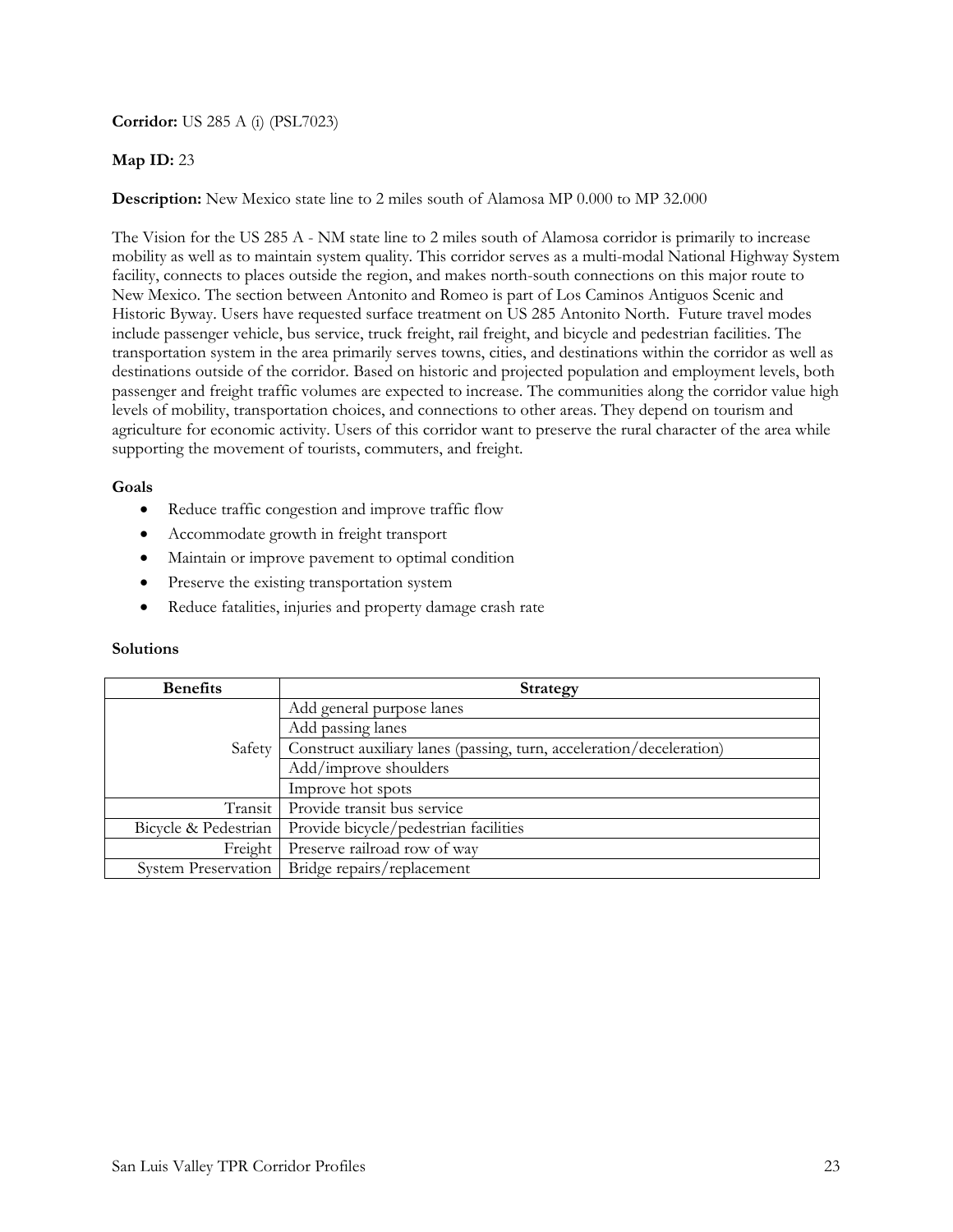**Corridor:** US 285 A (ii) (PSL7024)

## **Map ID:** 24

### **Description:** 2 miles south of Alamosa MP 32.000 to MP33.999

The Vision for the US 285 A - 2 miles south of Alamosa to US 160 corridor is primarily to increase mobility as well as to improve safety. This corridor serves as a multi-modal National Highway System facility, acts similarly to Main Street in Alamosa, and makes north-south connections within the Alamosa urban area. Future travel modes include passenger vehicle, a form of regional/ inter regional public transportation service, truck freight, rail freight, bicycle and pedestrian facilities, aviation (San Luis Valley Regional Airport), and Transportation Demand Management (telecommuting and carpooling). The transportation system in the area primarily serves destinations within the corridor. Based on historic and projected population and employment levels, both passenger and freight traffic volumes are expected to increase. The community values high levels of mobility. They depend on manufacturing, tourism, and commercial activity for economic activity in the area. Users of this corridor want to preserve the small urban character of the area while supporting the movement of tourists, commuters, and freight.

### **Goals**

- Maintain and improve pavement to an optimal condition
- Reduce traffic congestion and improve traffic flow
- Accommodate growth in freight transport
- Expand transit usage
- Reduce fatalities, injuries and property damage crash rates

| <b>Benefits</b>            | <b>Strategy</b>                                              |
|----------------------------|--------------------------------------------------------------|
| Safety                     | Add general purpose lanes                                    |
|                            | Consolidate & limit access & develop access management plans |
|                            | Add new interchanges/intersections                           |
|                            | Construct intersection/interchange improvements              |
| Capacity                   | Construct, improve and maintain the system of local roads    |
|                            | Promote carpooling and vanpooling                            |
| Operations                 | Synchronize/interconnect traffic signals                     |
| Transit                    | Provide and expand transit bus and rail services             |
| Bicycle & Pedestrian       | Provide bicycle/pedestrian facilities                        |
| <b>System Preservation</b> | Add surface treatment/overlays                               |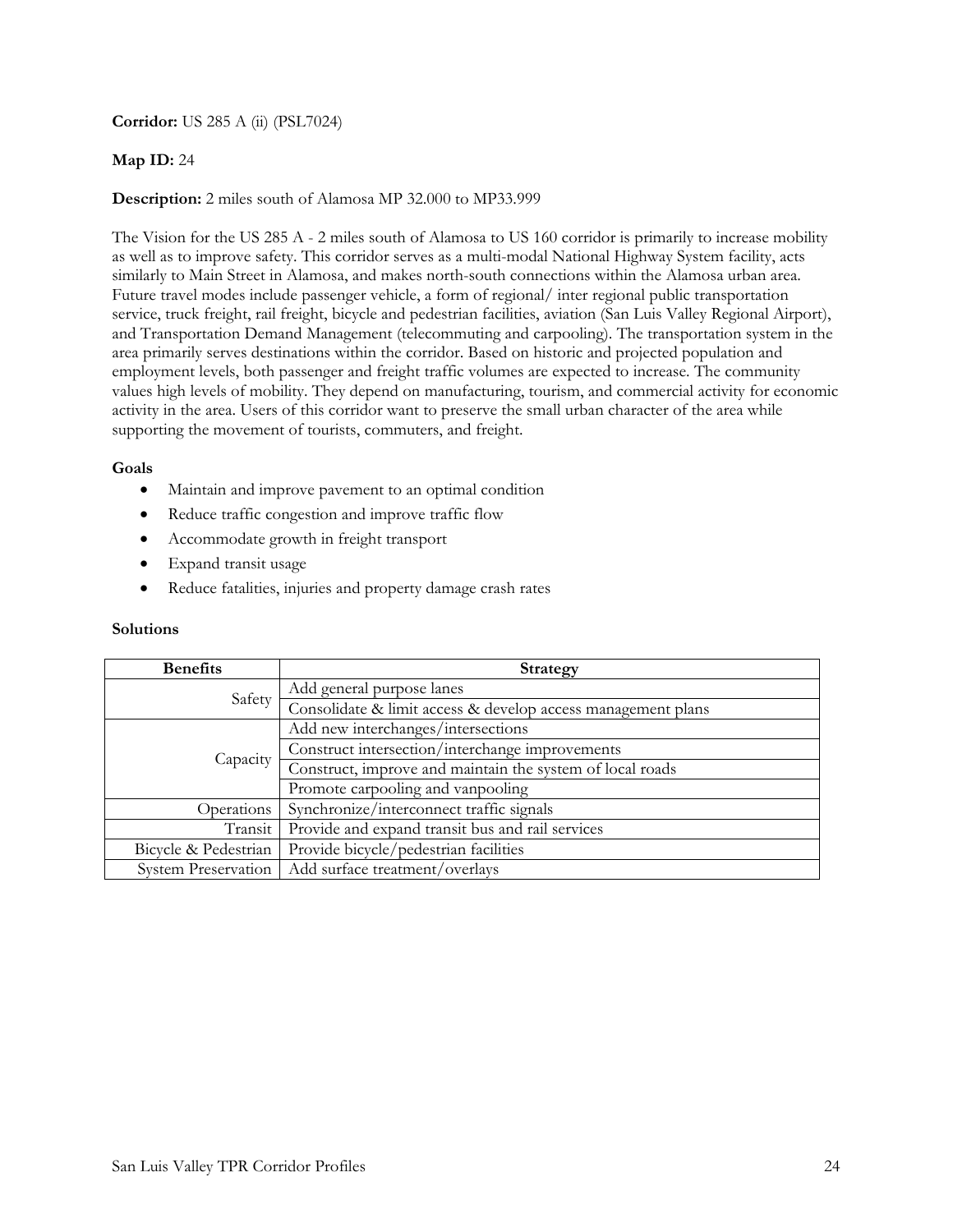**Corridor:** US 285 B/C (PSL7025)

# **Map ID:** 25

**Description:** Monte Vista to Johnson Village MP 51.210 to MP 148.000

The Vision for the US 285 B/C - Monte Vista to Johnson Village corridor is primarily to maintain system quality as well as to increase mobility and to improve safety. A section of the corridor is designated as part of the Collegiate Peaks Scenic Byway. It also serves as a multimodal National Highway System facility, connects to places outside the region, and makes north-south connections from the central San Luis Valley via Poncha Pass into Chaffee County. Additionally it serves as an important intercity bus route between the San Luis Valley TPR and the Front Range. **Users have requested widening shoulder from Center to Saguache and the mitigation of seasonal underground spring flow issue on Poncha Pass.** Future travel modes include passenger vehicle, **bus (regional),** truck freight, rail freight, bicycle and pedestrian facilities, and aviation (Harriet Alexander and Central Colorado Regional Airports). The transportation system in the area serves towns and destinations within the corridor as well as destinations outside of the corridor. Based on historic and projected population and employment levels, both passenger and freight traffic volumes are expected to increase. The communities along the corridor value system preservation, safety, and connections to other areas, particularly access from Colorado's Front Range for recreation activities. They depend on tourism and agriculture for economic activity in the area. Users of this corridor want to preserve the rural, mountain, and agricultural character of the area while supporting the movement of tourists, freight, farm-tomarket products, and interregional access.

## **Goals**

- Preserve the existing transportation system
- Rehabilitate/ replace deficient bridges
- Reduce fatalities, injuries and property damage crash rates
- Reduce traffic congestion and improve traffic flow
- Expand transit usage

| <b>Benefits</b>            | <b>Strategy</b>                                                            |
|----------------------------|----------------------------------------------------------------------------|
| Safety                     | Construct auxiliary lanes (passing, turn, acceleration/deceleration)       |
|                            | Add signage                                                                |
| Capacity                   | Construct intersection/interchange improvements at US 285/US50 and US      |
|                            | 285/US24                                                                   |
| Transit                    | Provide and expand transit bus services                                    |
| Bicycle & Pedestrian       | Provide bicycle/ pedestrian facilities                                     |
|                            | Provide lighting, sidewalks, landscaping, medians, crosswalks and gateway  |
|                            | signage in towns, as appropriate                                           |
| Freight                    | Preserve railroad corridor (Tennessee Pass line-Salida to Johnson Village) |
| <b>System Preservation</b> | Add surface treatment/overlays                                             |
|                            | Bridge repairs/replacement                                                 |
| Environment                | Improve wildlife crossings                                                 |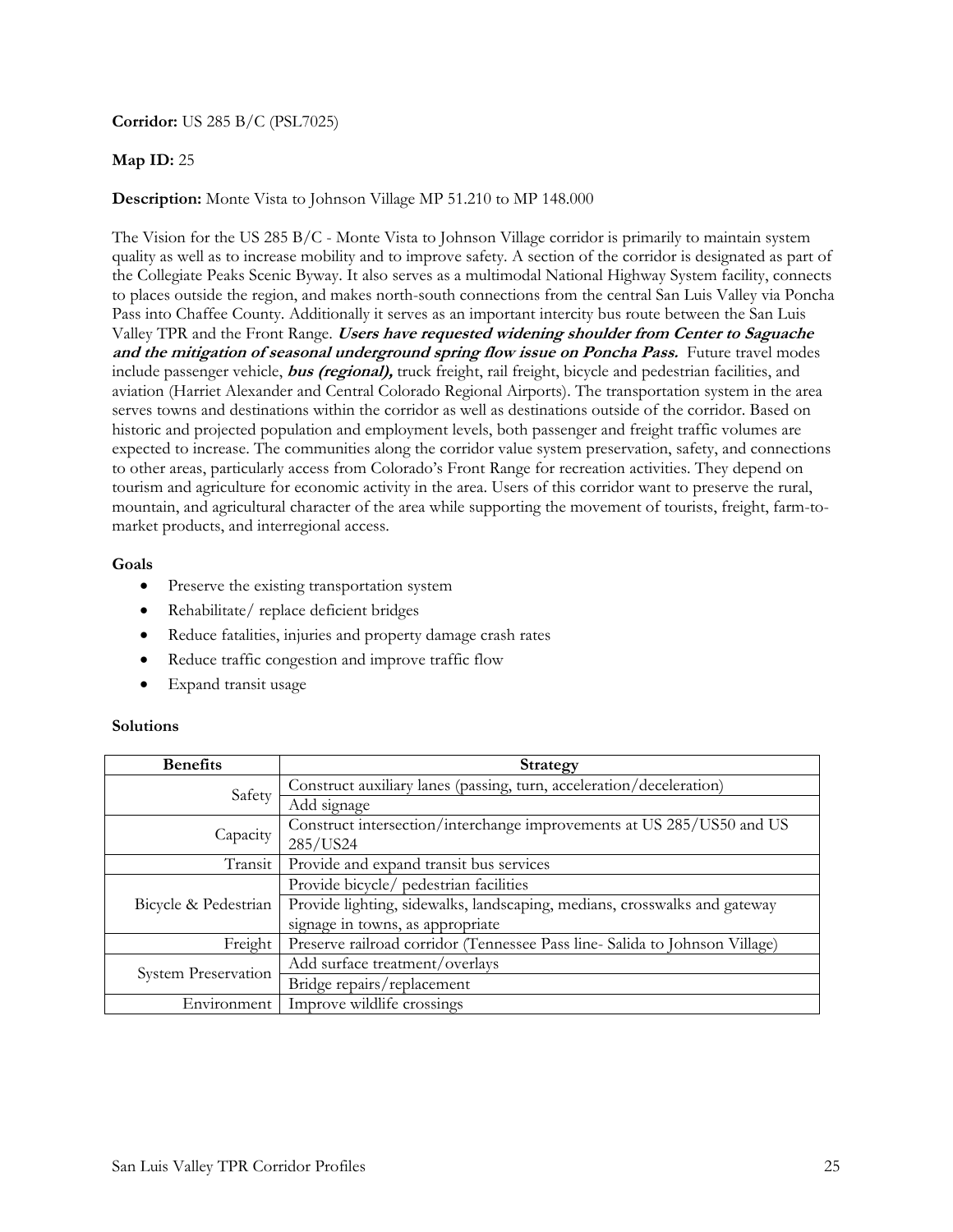## **Corridor:** SH 291 A (PSL7026)

# **Map ID:** 26

## **Description:** Jct. US 50 southeast of Salida to Jct. US 285 MP 0.000 to MP 8.999

The Vision for the SH 291 A - Jct. US 50 southeast of Salida to Jct. US 285 corridor is primarily to improve safety as well as to maintain system quality. This corridor is a designated scenic byway, the Collegiate Peaks Scenic Byway, and serves as a multi-modal local facility, acts similar to a Main Street, and makes north-south connections within the Upper Arkansas Valley area. Future travel modes include passenger vehicle, bus service *(regional)*, truck freight, bicycle and pedestrian facilities, and aviation. The transportation system in the area primarily serves towns, cities, and destinations within the corridor. Based on historic and projected population and employment levels, both passenger and freight traffic volumes are expected to stay the same. This corridor needs to have transit and or intercity bus service. The communities along the corridor value safety and system preservation. They depend on tourism and commercial activity for economic activity in the corridor. Users of this corridor want to preserve the small urban (and adjacent rural) character of the area while supporting the movement of tourists and local access to commercial and residential areas.

### **Goals**

- Eliminate shoulder deficiencies
- Preserve the existing transportation system
- Provide for safe movement of bicycles and pedestrians

| <b>Benefits</b>      | <b>Strategy</b>                                              |
|----------------------|--------------------------------------------------------------|
| Safety               | Add signage                                                  |
|                      | Add traffic signals                                          |
|                      | Add/improve shoulders                                        |
|                      | Consolidate & limit access & develop access management plans |
|                      | Improve geometrics                                           |
|                      | Improve hot spots                                            |
| Capacity             | Construct intersection/interchange improvements              |
| Bicycle & Pedestrian | Add pedestrian crosswalks                                    |
| Freight              | Preserve railroad right of way (Tennessee Pass Line)         |
| Environment          | Add drainage improvements                                    |
|                      | Improve landscaping                                          |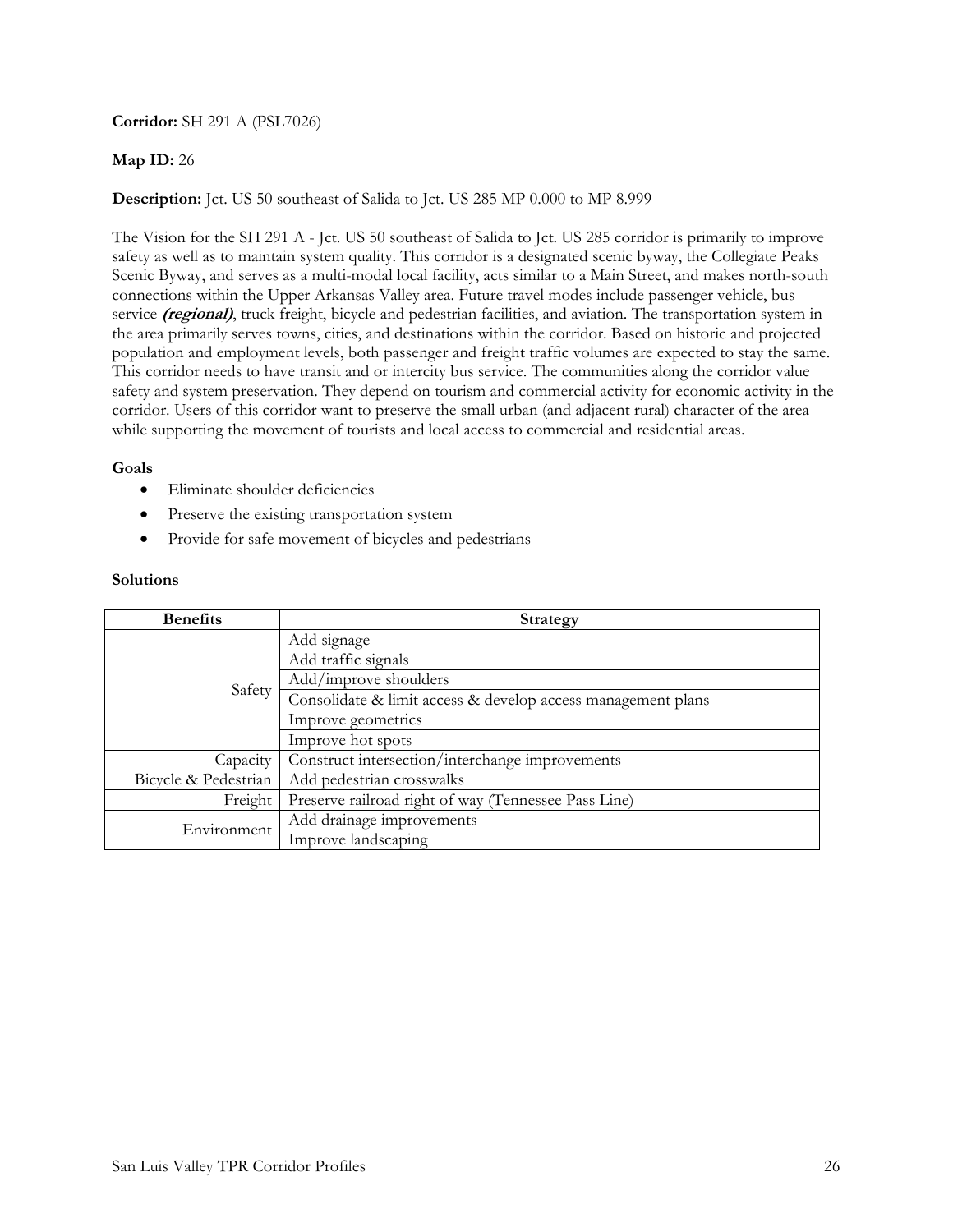# **Corridor:** SH 368 A (PSL7027)

## **Map ID:** 27

# **Description:** Jct. SH 370 to Jct. US 285 MP 0.000 to MP 12.329

The Vision for the SH 368 A - Jct. SH 370 to Jct. US 285 corridor is primarily to maintain system quality as well as to improve safety. This corridor provides local access, and makes east-west connections south of Alamosa. Future travel modes include passenger vehicle. The transportation system in the area primarily serves towns, cities, and destinations within the corridor. Based on historic and projected population and employment levels, both passenger and freight traffic volumes are expected to stay the same. The communities along the corridor value system preservation. They depend on agriculture for economic activity in the area. Users of this corridor want to preserve the rural character of the area while supporting the movement of farm-to-market products and maintain access to regional services in surrounding communities.

### **Goals**

- Eliminate shoulder deficiencies
- Preserve the existing transportation system

| <b>Benefits</b> | Strategy                                                   |
|-----------------|------------------------------------------------------------|
| Safety          | Add/improve shoulders                                      |
|                 | Improve geometrics                                         |
|                 | Improve hot spots                                          |
|                 | Capacity   Construct Intersection/Interchange improvements |
|                 | System Preservation   Add Surface treatment/overlays       |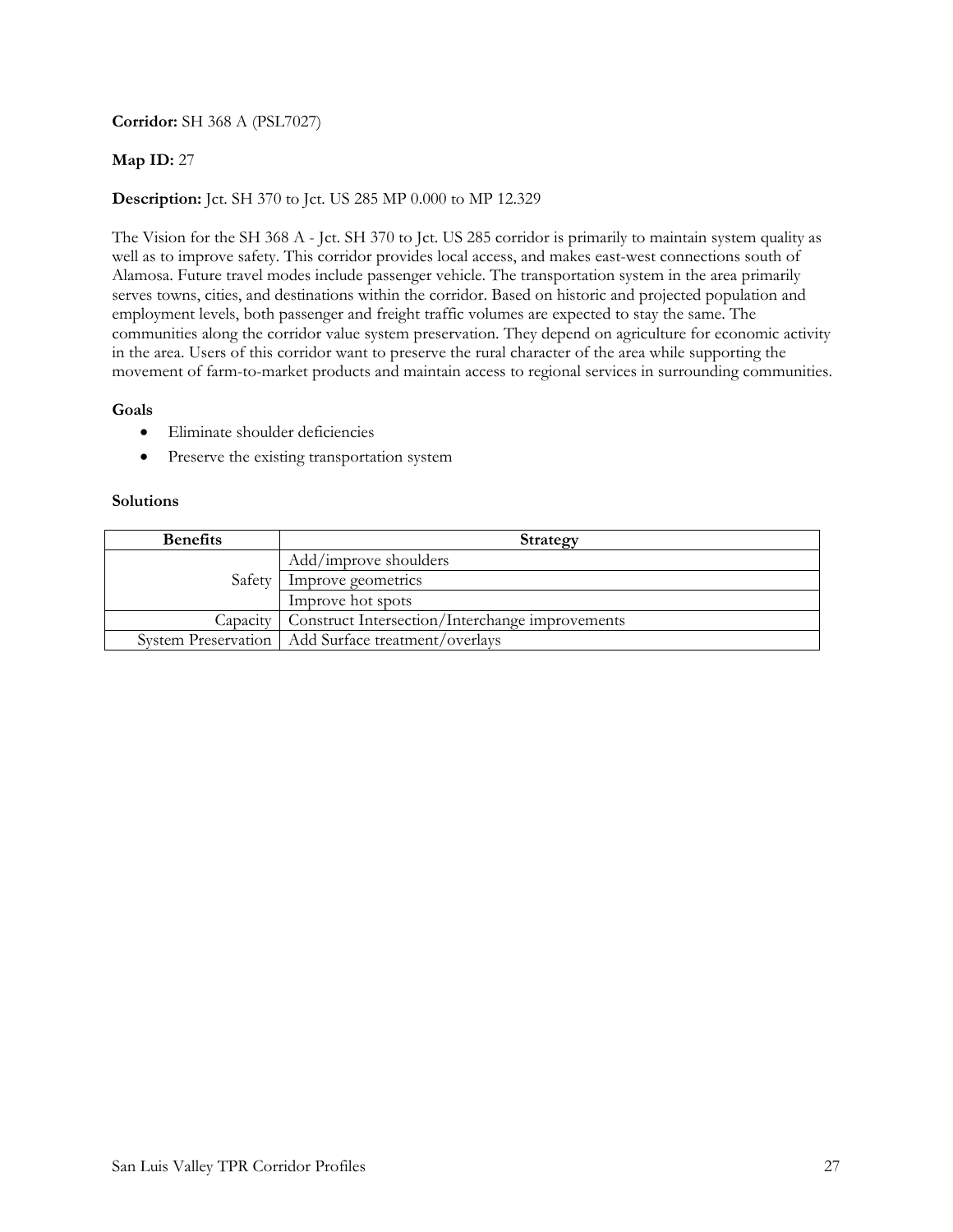# **Corridor:** SH 370 A (PSL7028)

## **Map ID:** 28

# **Description:** Jct. SH 15 to Jct. US 285 MP 0.000 to MP 14.000

The Vision for the SH 370 A - Jct. SH 15 to Jct. US 285 corridor is primarily to maintain system quality as well as to improve safety. This corridor provides local access, and makes east-west connections south of Alamosa. Future travel modes include passenger vehicle. The transportation system in the area primarily serves towns, cities, and destinations within the corridor. Based on historic and projected population and employment levels, both passenger and freight traffic volumes are expected to stay the same. The communities along the corridor value system preservation. They depend on agriculture for economic activity in the area. Users of this corridor want to preserve the rural character of the area while supporting the movement of farm-to-market products and maintain access to regional services in surrounding communities.

## **Goals**

- Eliminate shoulder deficiencies
- Preserve the existing transportation system
- Reduce fatalities, injuries, and property damage crash rate

| <b>Benefits</b> | Strategy                                             |
|-----------------|------------------------------------------------------|
| Safety          | Add/improve shoulders                                |
|                 | Improve geometrics                                   |
|                 | Improve hot spots                                    |
| Capacity        | Construct intersection/interchange improvements      |
|                 | System Preservation   Add surface treatment/overlays |